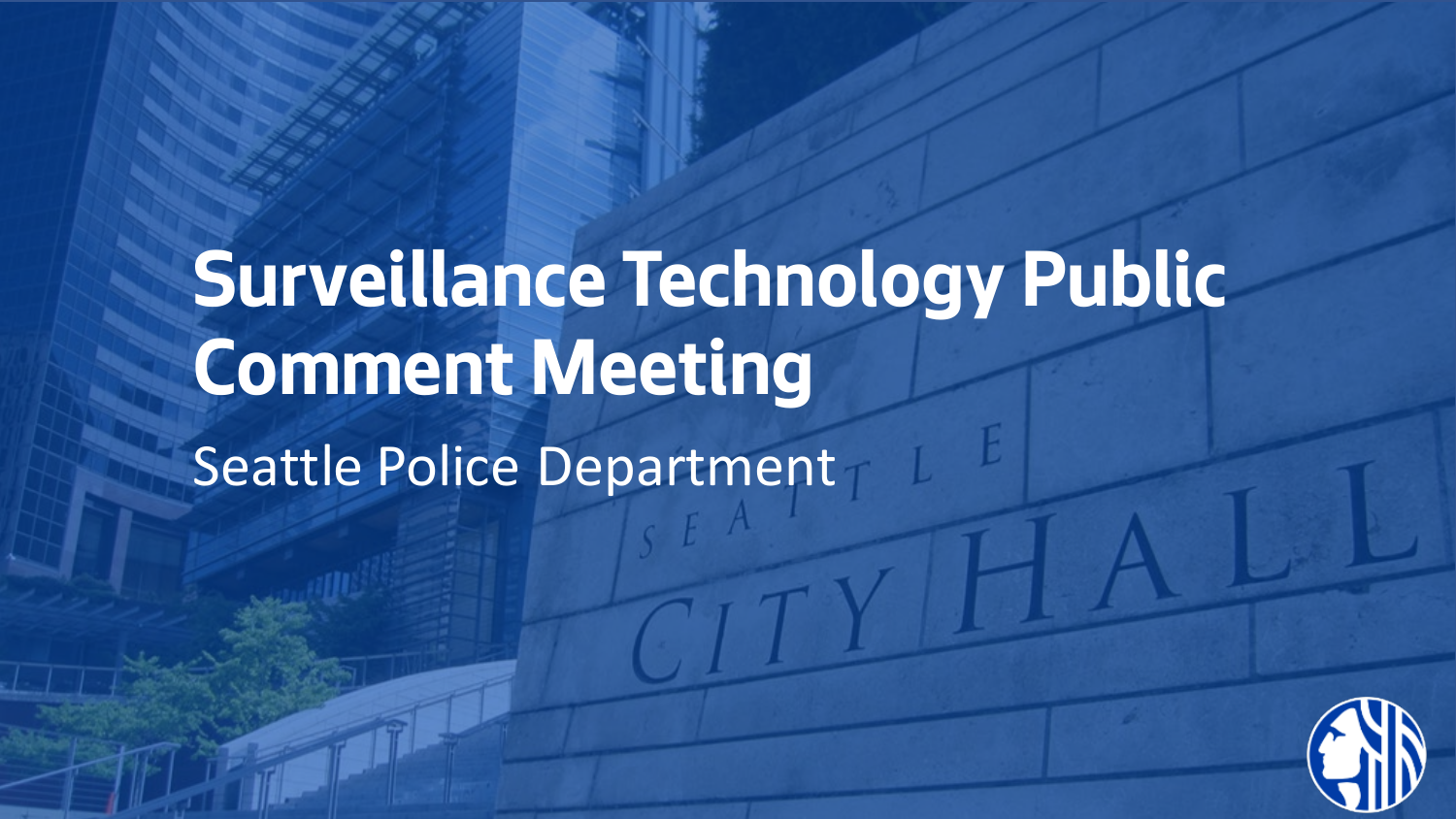### **Public Records Act Notice**

- This meeting is being recorded and will be posted online
- Information provided (including public comments) to the City of Seattle is considered a public record and may be subject to public disclosure. For more information see the [Public Records Act, RCW Chapter 42.56.](https://apps.leg.wa.gov/rcw/default.aspx?cite=42.56)

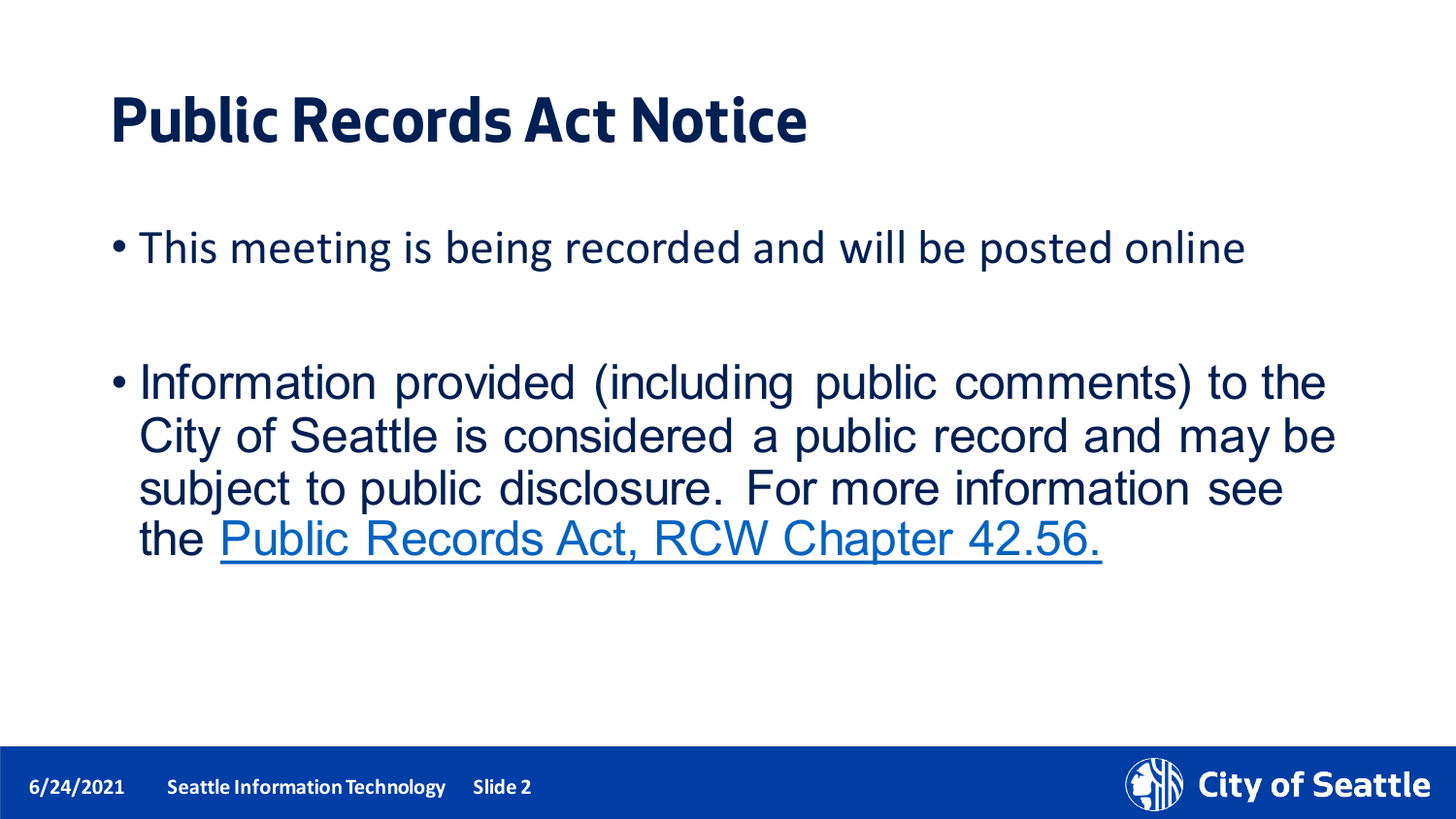### **WebEx Basics**

#### **Participant Etiquette**

Manage your audio and video appropriately. It is good Webex etiquette to mute your line when you are not speaking. The microphone icon will be RED when muted.

Using video in a meeting can help teams stay connected and aligned as well as improve overall communication. Sometimes though, video can be distracting. To mute your video, click the video icon. The icon will be RED when muted.



Ø

₥

#### **Troubleshooting Audio**



test your speakers, microphone, and camera here, or select Audio Connection to change the way you are connected.



to change your audio connection.

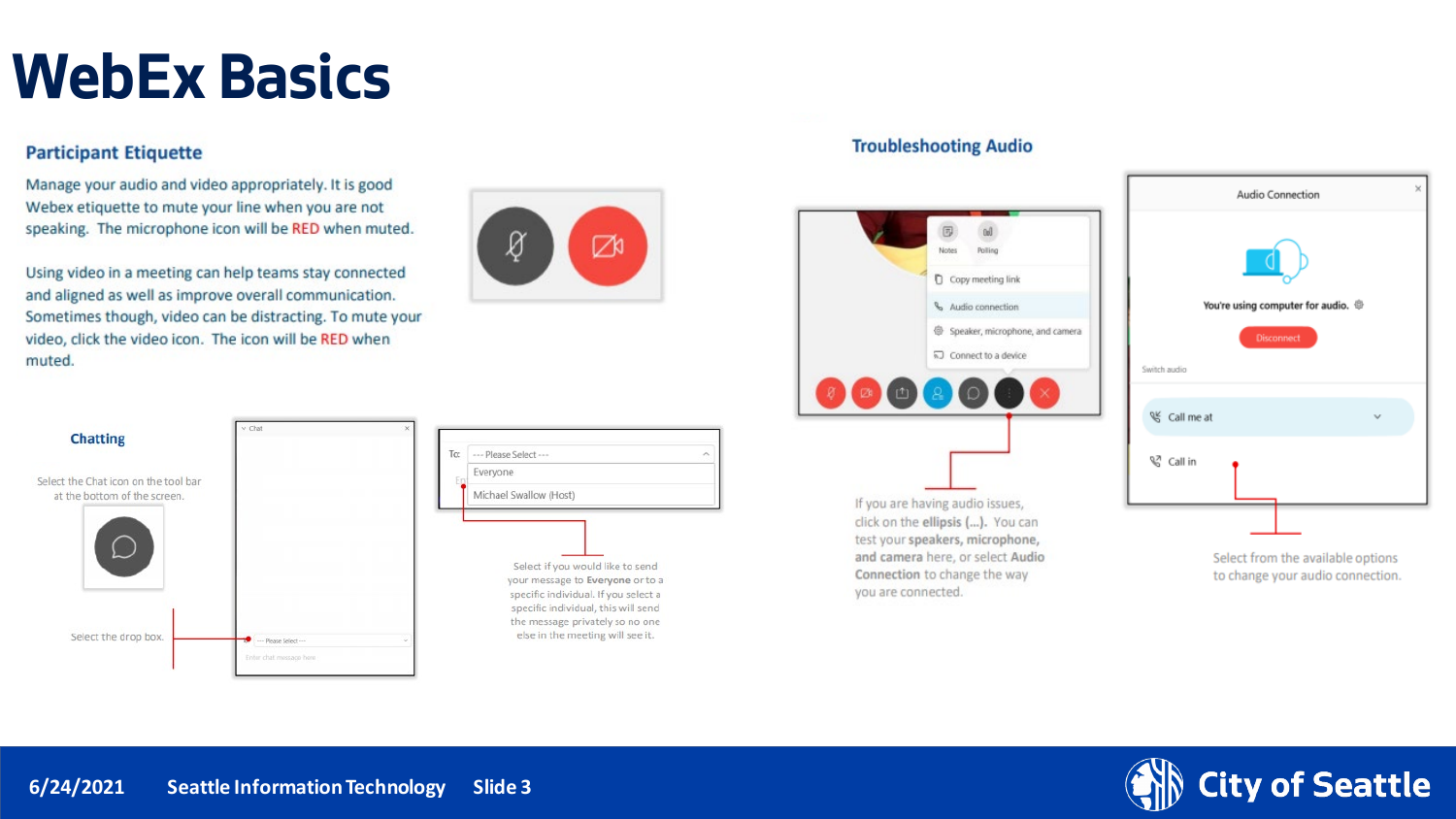### **WebEx Basics**

#### **For Dial-In Attendees**

- Once the meeting starts, if you have a question, press "\*3" to raise your hand. Once you have raised your hand, you'll hear the prompt, "You have raised your hand to ask a question. Please wait to speak until the host calls on you."
- To hear a list of commands available during your meeting or event, press "\*\*".
- If you no longer want to ask a question, or the host has already called on you, then press "\*3" to lower your hand. You will hear a message, "You have lowered your hand".

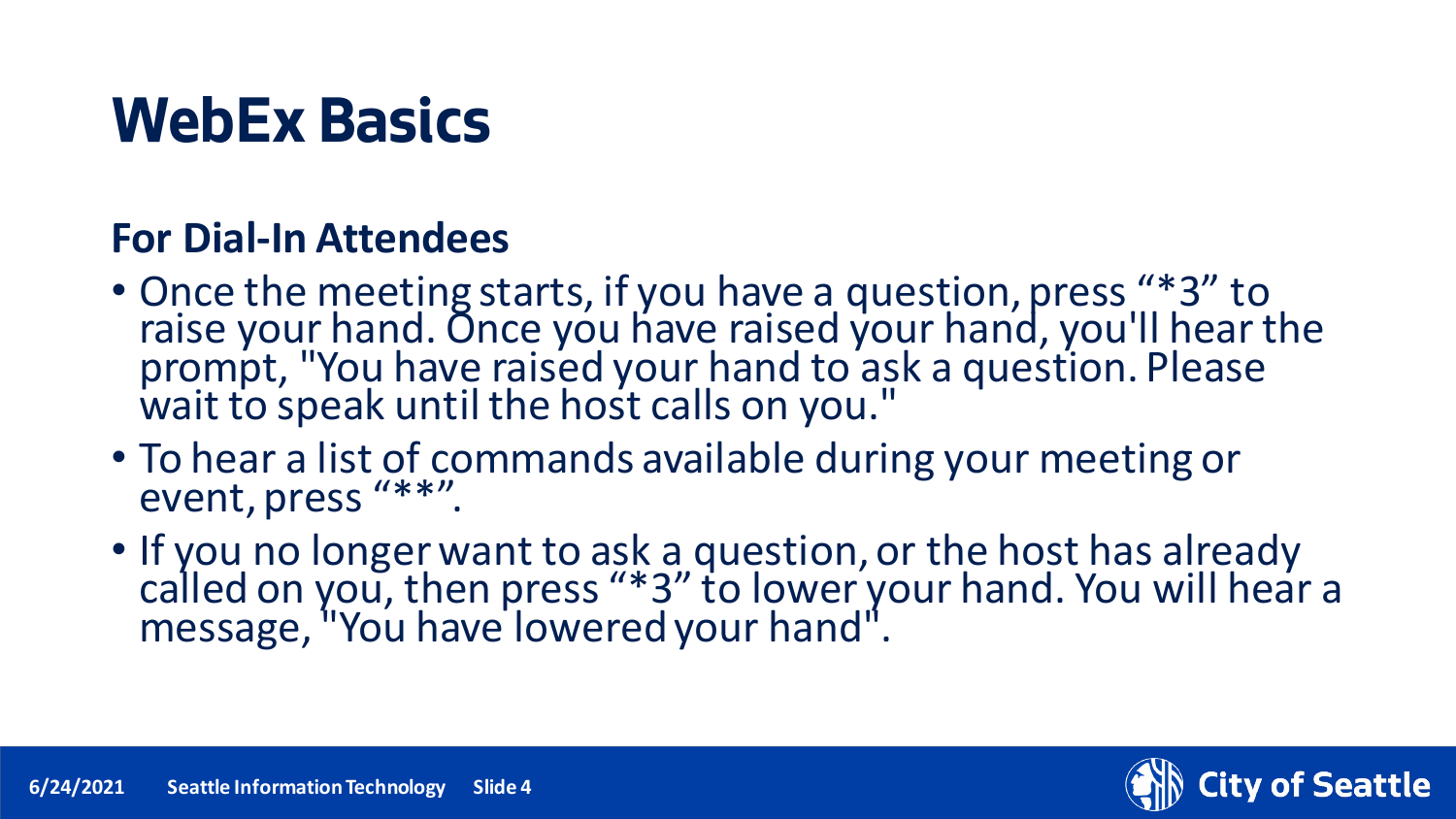### **Ground Rules**

**Attendees will be asked to adhere to the surveillance public meeting code of conduct:**

- $\checkmark$  Be respectful of diverse opinions and experiences.
- $\checkmark$  Be an active listener during presentations.
- $\checkmark$  Anyone exhibiting disruptive behavior, intimidation or aggression, may be muted. If so, they will be asked to provide comment online or by letter.
- $\checkmark$  Please keep comments as brief as possible and related to technologies in focus to allow everyone an opportunity to speak.

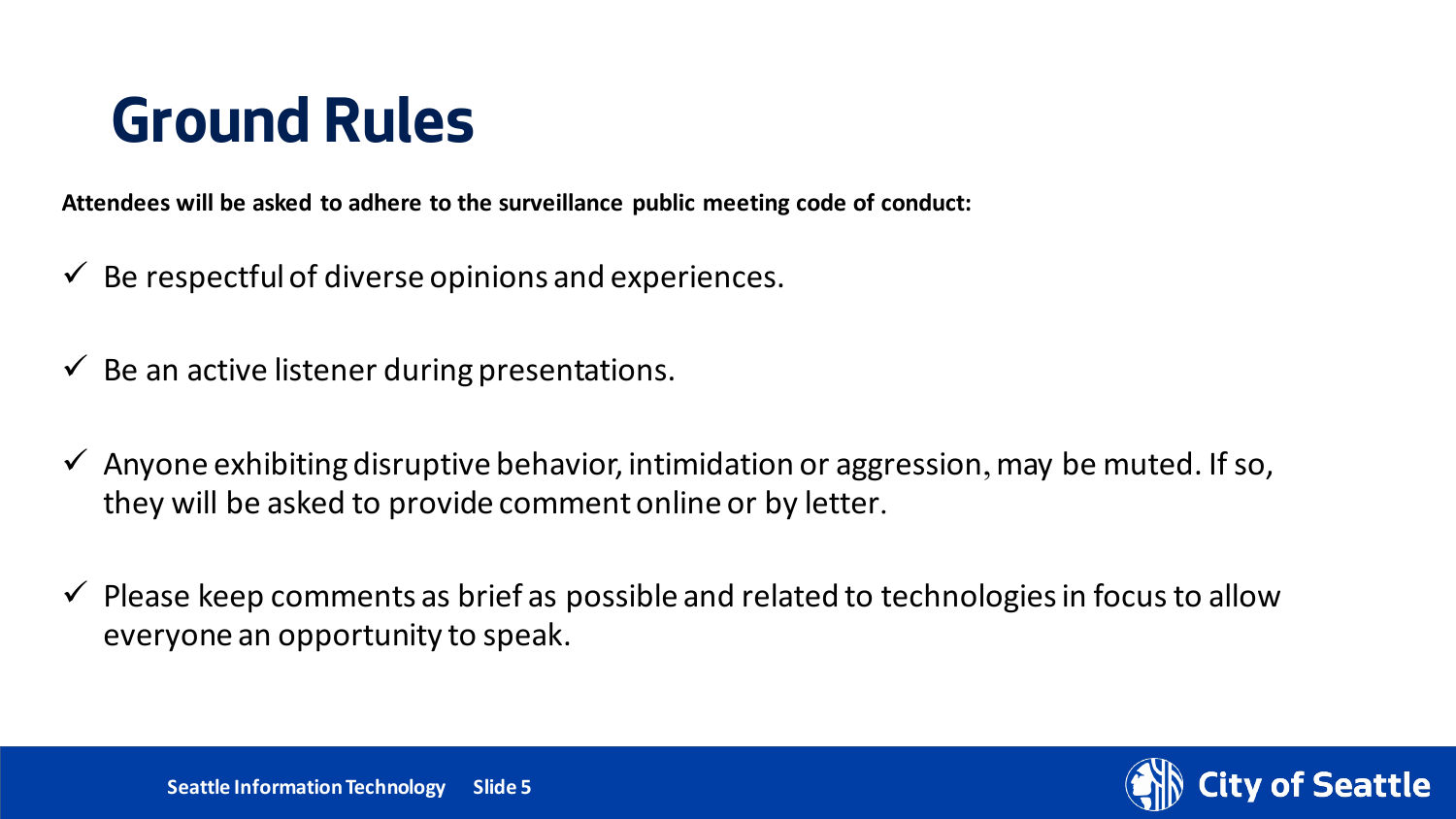### **City of Seattle's Definition of Surveillance**

- Surveillance is defined as technologies that "observe or analyze the movements, behavior, or actions of identifiable individuals in a manner that is reasonably likely to raise concerns about civil liberties, freedom of speech or association, racial equity or social justice."
- Certain technologies, such as police body cameras and technologies for everyday office use, are excluded from the law.

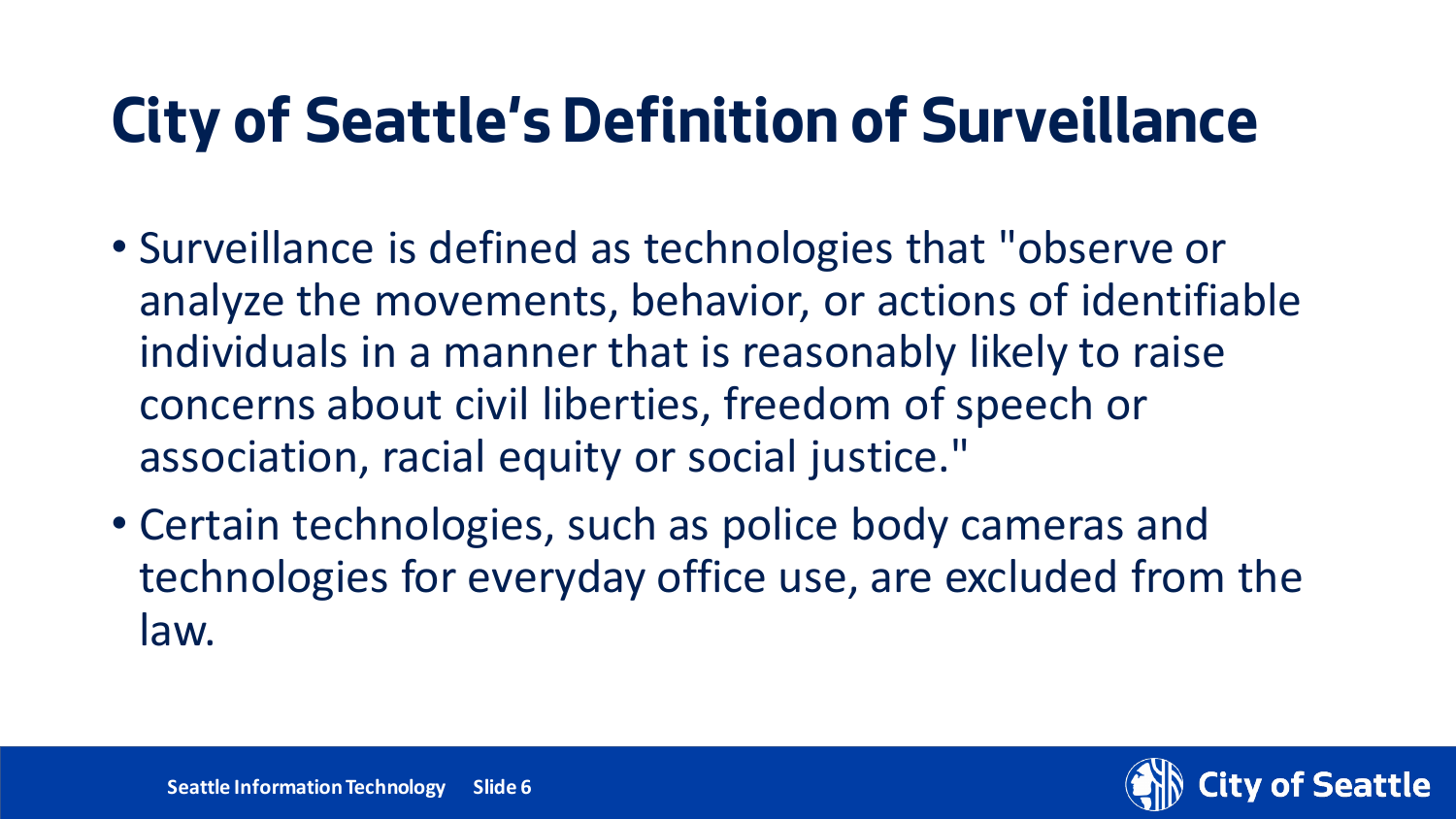### **How to Comment on Technologies**

- Survey Link:<https://seattle.surveymonkey.com/r/HR2FDDD>
- Mail a comment to Surveillance & Privacy Program: Seattle IT, PO Box 94709, Seattle, WA 98124

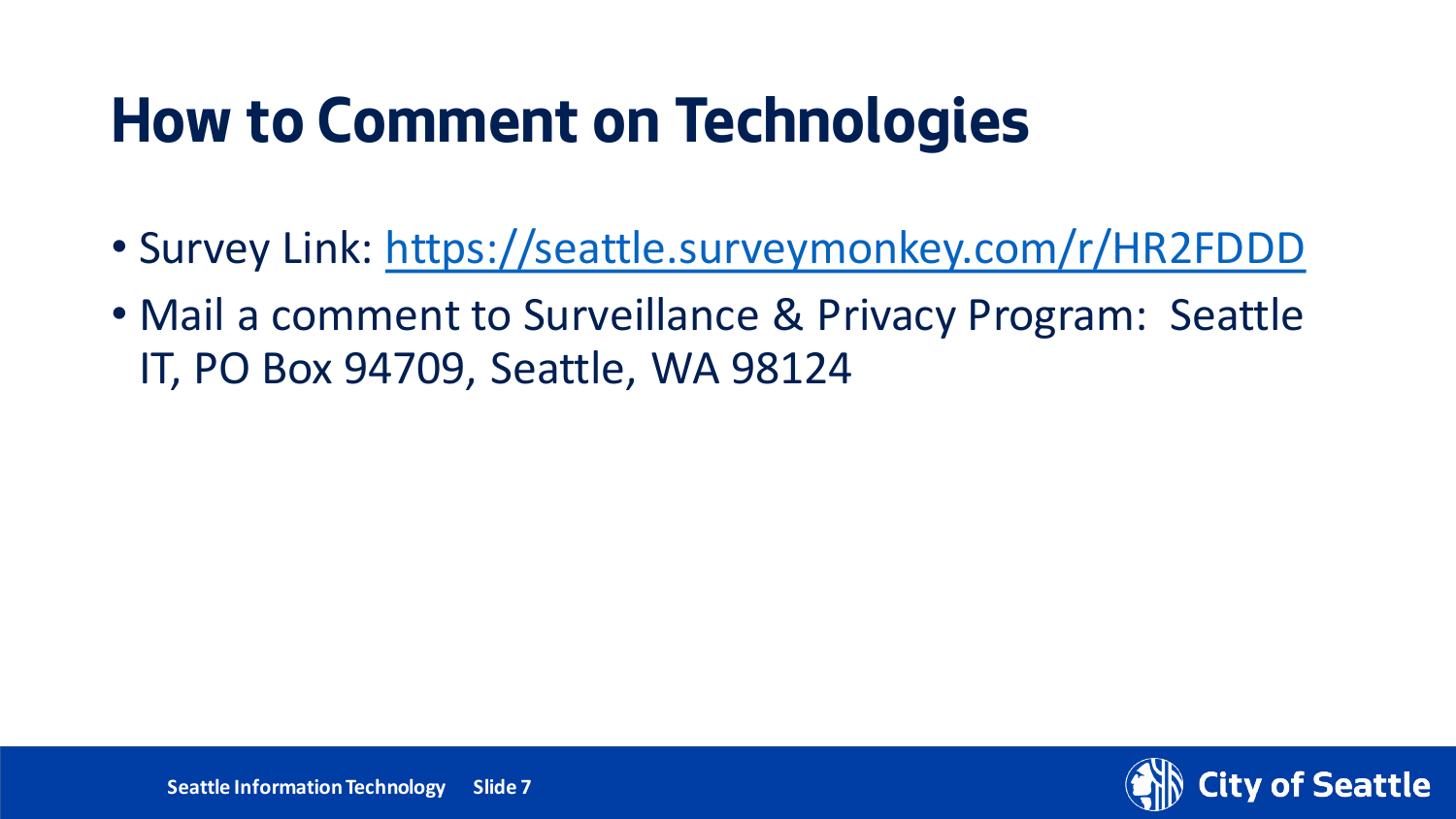### **Rundown of Events**

- SPD will present on technologies currently in use
	- Audio Recording
	- Callyo
	- I2 iBase
	- Maltego
- Public Comment Opportunity

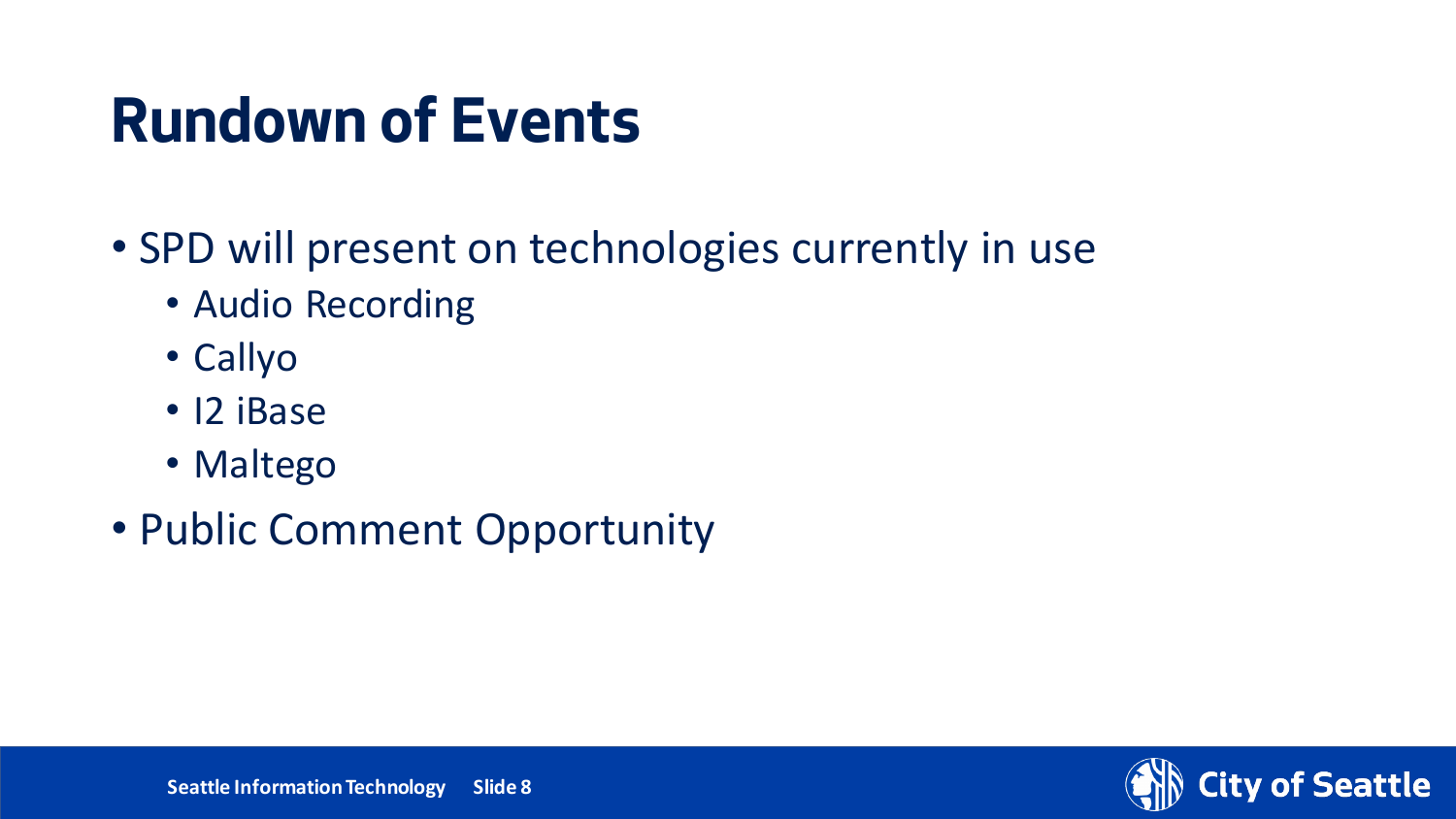### **Additional Comments**

For additional comments unrelated to these specific surveillance technologies, please utilize the following resources:

- [Find Your Council District / Councilmember](https://www.seattle.gov/council/meet-the-council/find-your-district-and-councilmembers)
	- Contact City Council at [council@seattle.gov](mailto:council@seattle.gov)
- [SPD Contact Information](http://www.seattle.gov/police/about-us/contact-us)

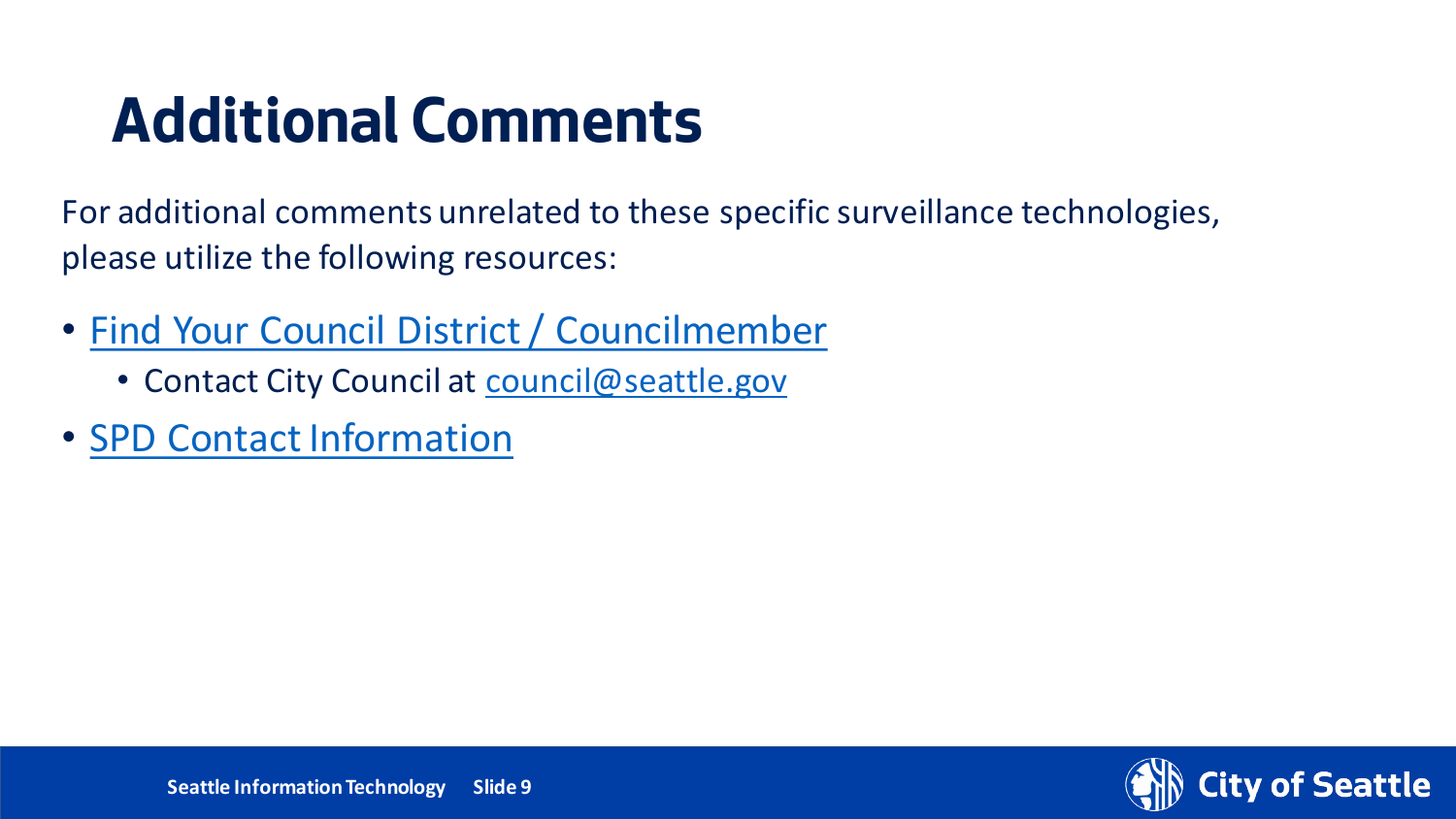## **Group 4a Technologies** Seattle Police Department

Department Name Page Number

**6/24/2021 Seattle Information Technology Slide 10**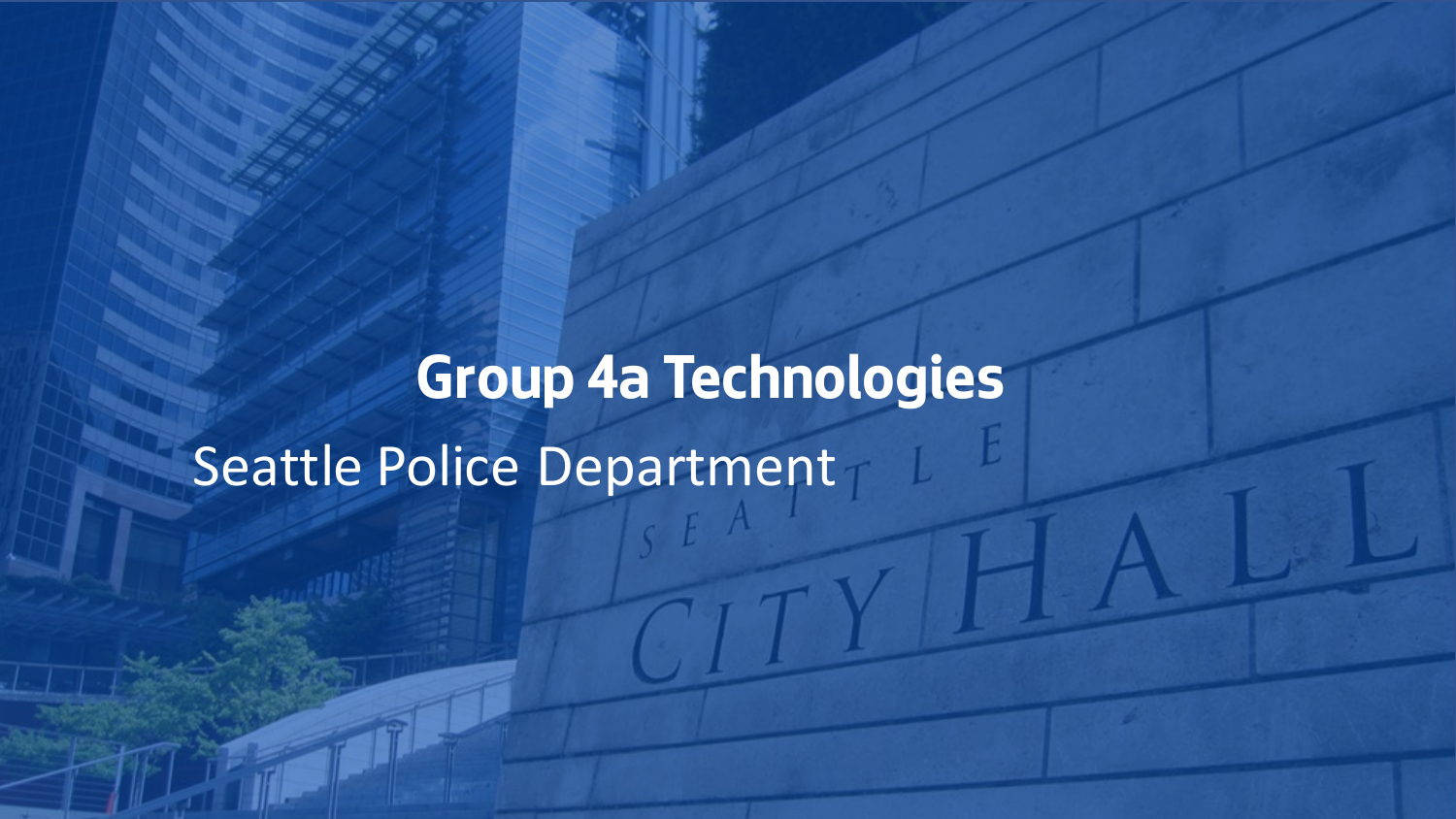### **Seattle Police Department Mission**

- •**Prevent crime;**
- •**Enforce the law, and**
- •**Support quality public safety by delivering respectful, professional and dependable police services.**

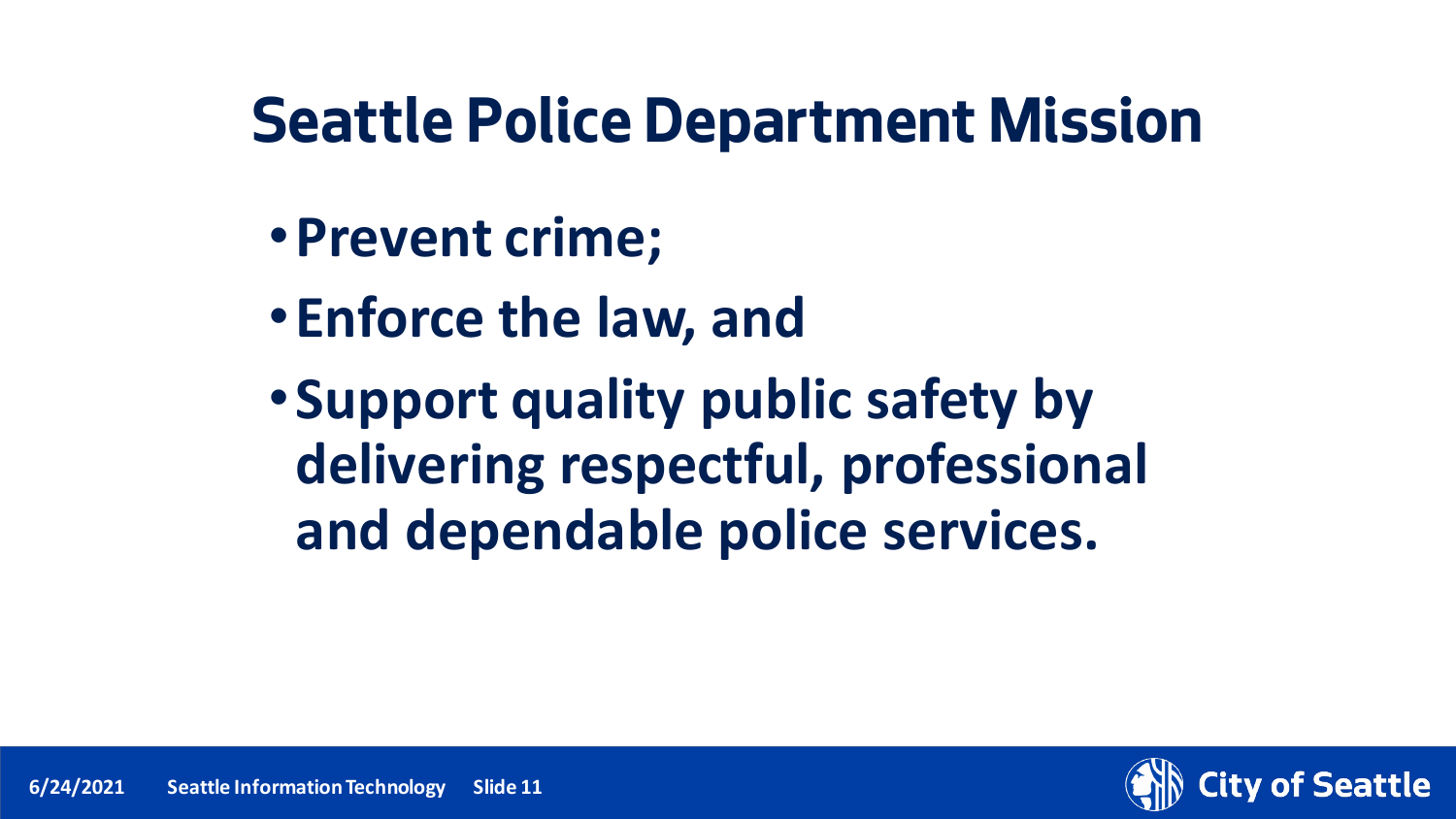#### **What is the technology?**

- Audio recording devices are typically known as "wires" and can be concealed on a person or hidden in or on objects within a particular environment.
- Audio recording devices must be turned on by an individual and they record only portions of a conversation that occur while the device is on.

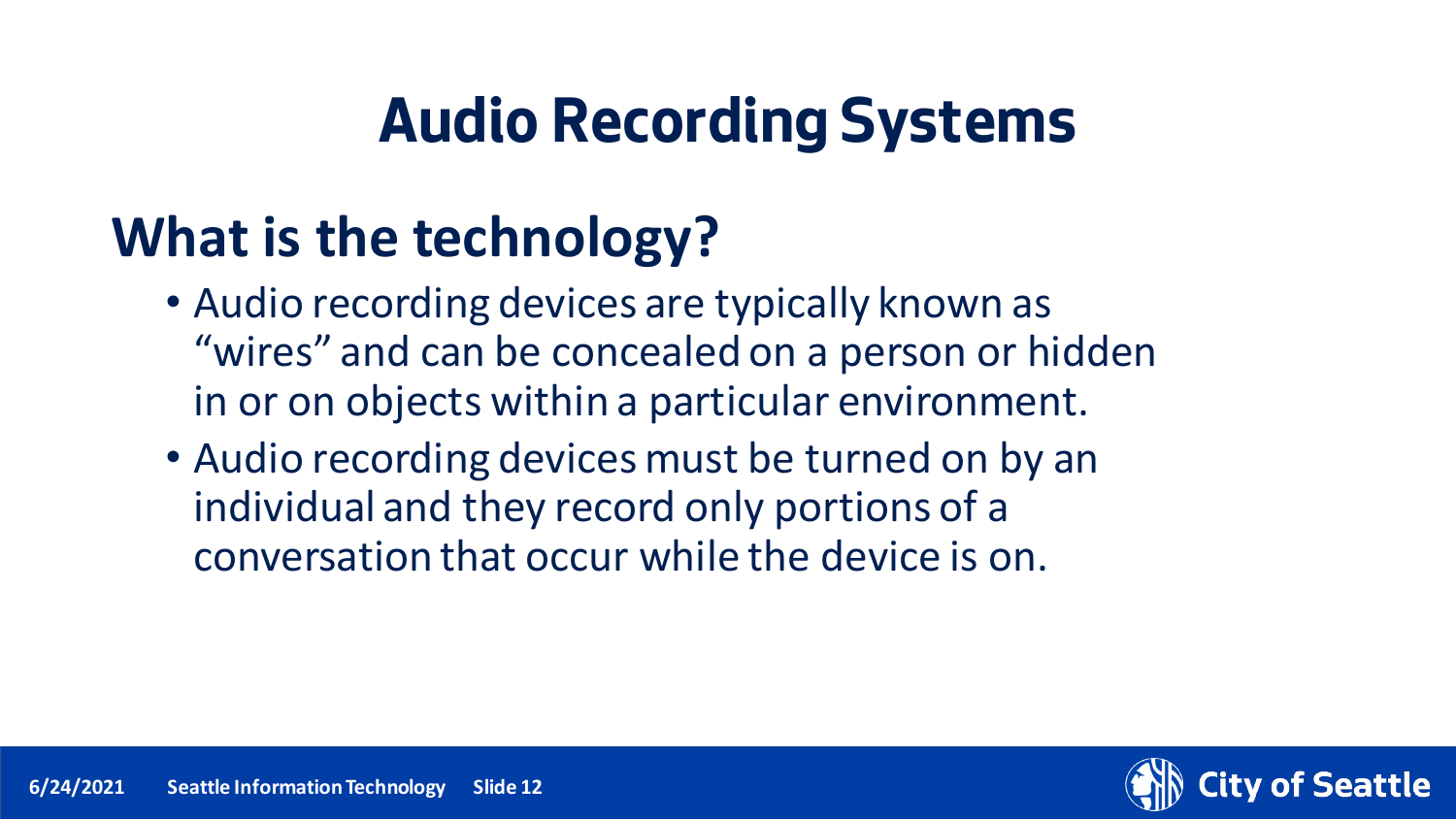#### **Why does SPD use the technology?**

- Audio recording systems contribute to crime reduction by assisting in collecting evidence related to serious and/or violent criminal activity as part of the investigation of criminal activity.
- Audio recording systems allow SPD to pursue resolution of criminal investigations expeditiously by recording conversations of suspects, once an appropriate determination that sufficient probable cause exists has been made and a warrant has been issued.

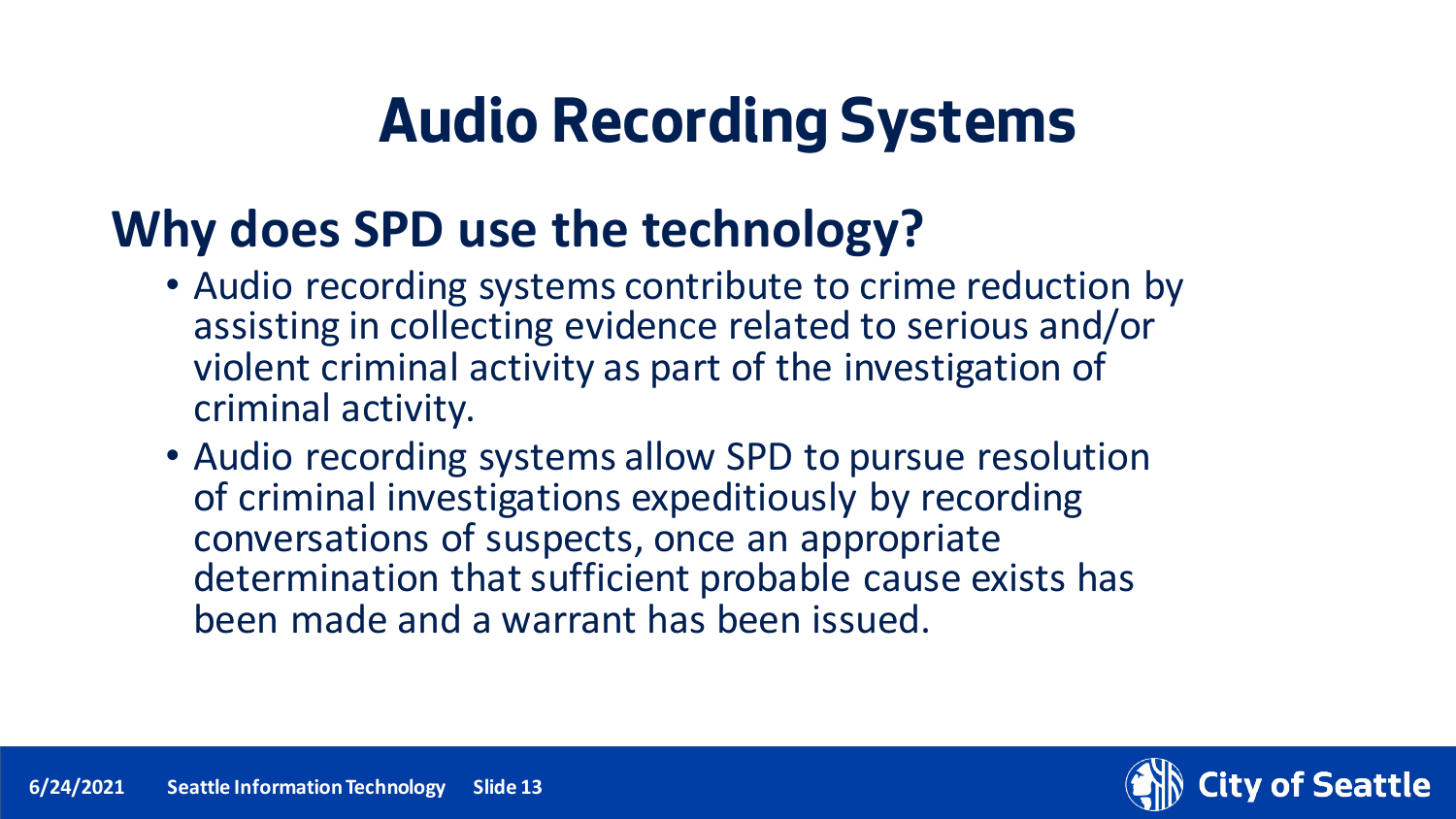#### **Data Collection**

- All audio recording systems utilized by SPD are managed and maintained with the Technical and Electronic Support Unit (TESU).
- Data collected from audio recording devices is provided to the requesting Officer/Detective for inclusion in the investigation file and is stored following evidence guidelines.

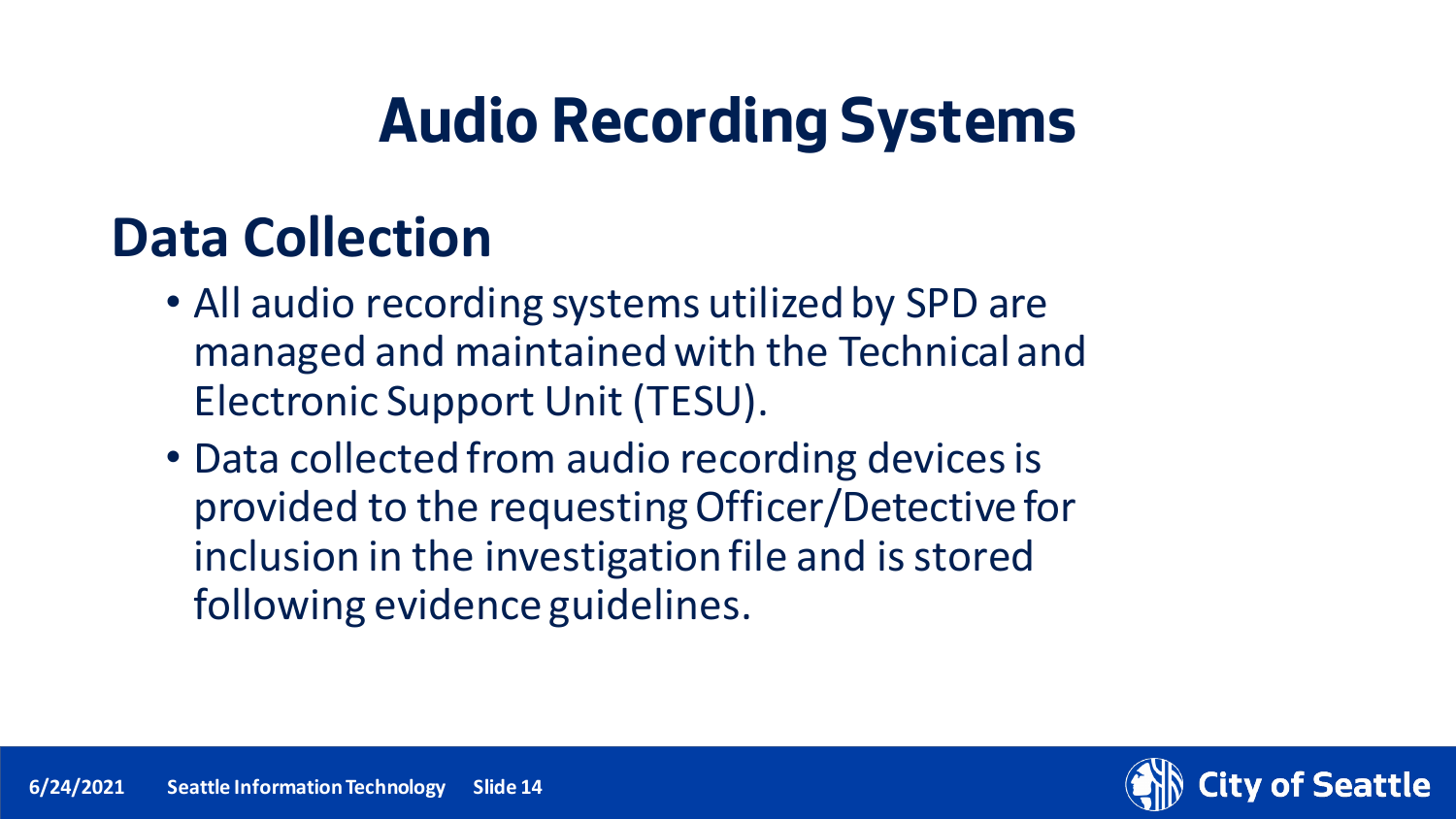#### **Protections**

- Audio recording devices are utilized only after legal standards of consent and/or court-issued warrant have been met, as required by the Washington Privacy Act, Chapt. 9.73 RCW.
- Deployment of audio recording devices is constrained to the conditions stipulated by consent and/or court order, which provides the legal authority and the scope of collection.
- All deployments of audio recording devices are documented by TESU and subject to audit by the Office of Inspector General and the federal monitor at any time.

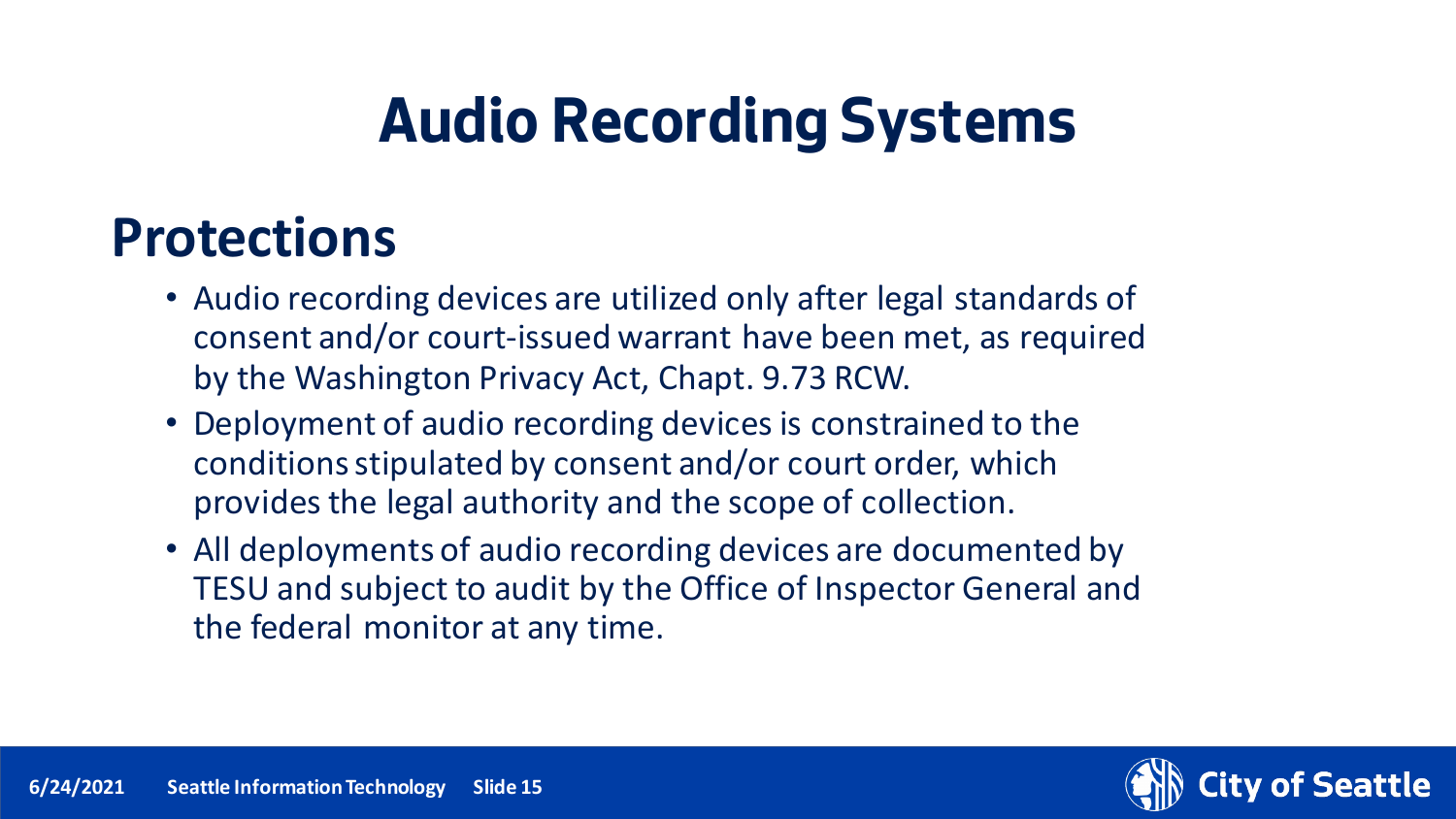#### **Related Policies**

- Washington Privacy Act, Chapt.9.73 RCW
- SPD Policy 5.001 Standards and Duties
- SPD Policy 5.002 Responsibilities of Employees Concerning Alleged Policy Violations
- SPD Policy 5.140 Bias-Free Policing
- SPD Policy 6.060 Collection of Information for Law Enforcement Purposes
- SPD Policy 7.010 Submitting Evidence
- SPD Policy 12.040 Department-Owned Computers, Devices & Software
- SPD Policy 12.050 Criminal Justice Information Systems
- SPD Policy 12.080 Department Records Access, Inspection & Dissemination
- SPD Policy 12.110 Use of Department E-mail & Internet Systems
- SPD Policy 12.111 Use of Cloud Storage Services

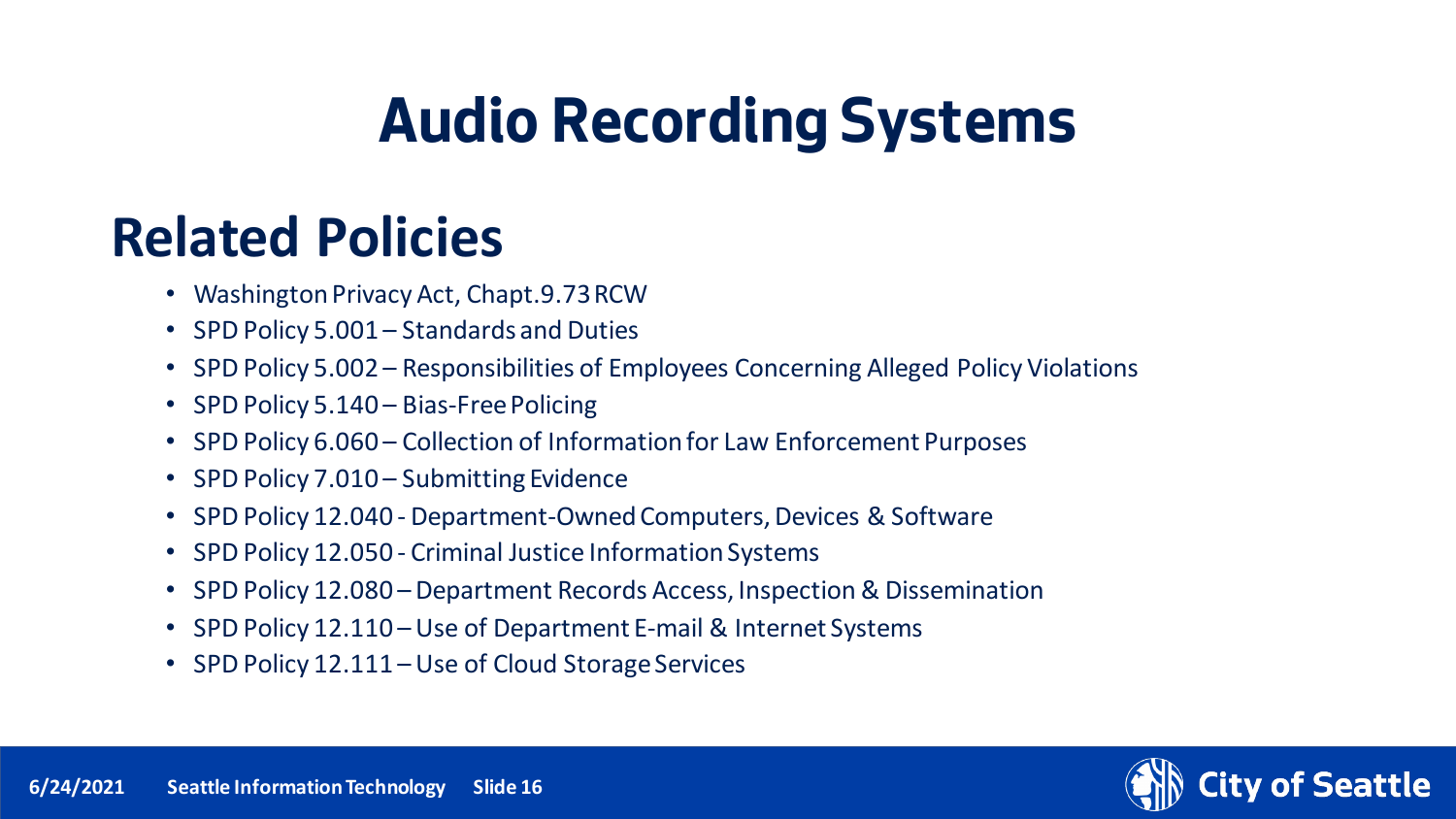### **What is the technology?**

- Callyo is a cell phone identification masking and recording technology.
- Callyo is installed on a cell phone and can disguise the identity of an officer by masking a phone number, record phone conversations, and GPS locate identifiable individuals, who are unaware of the operation.

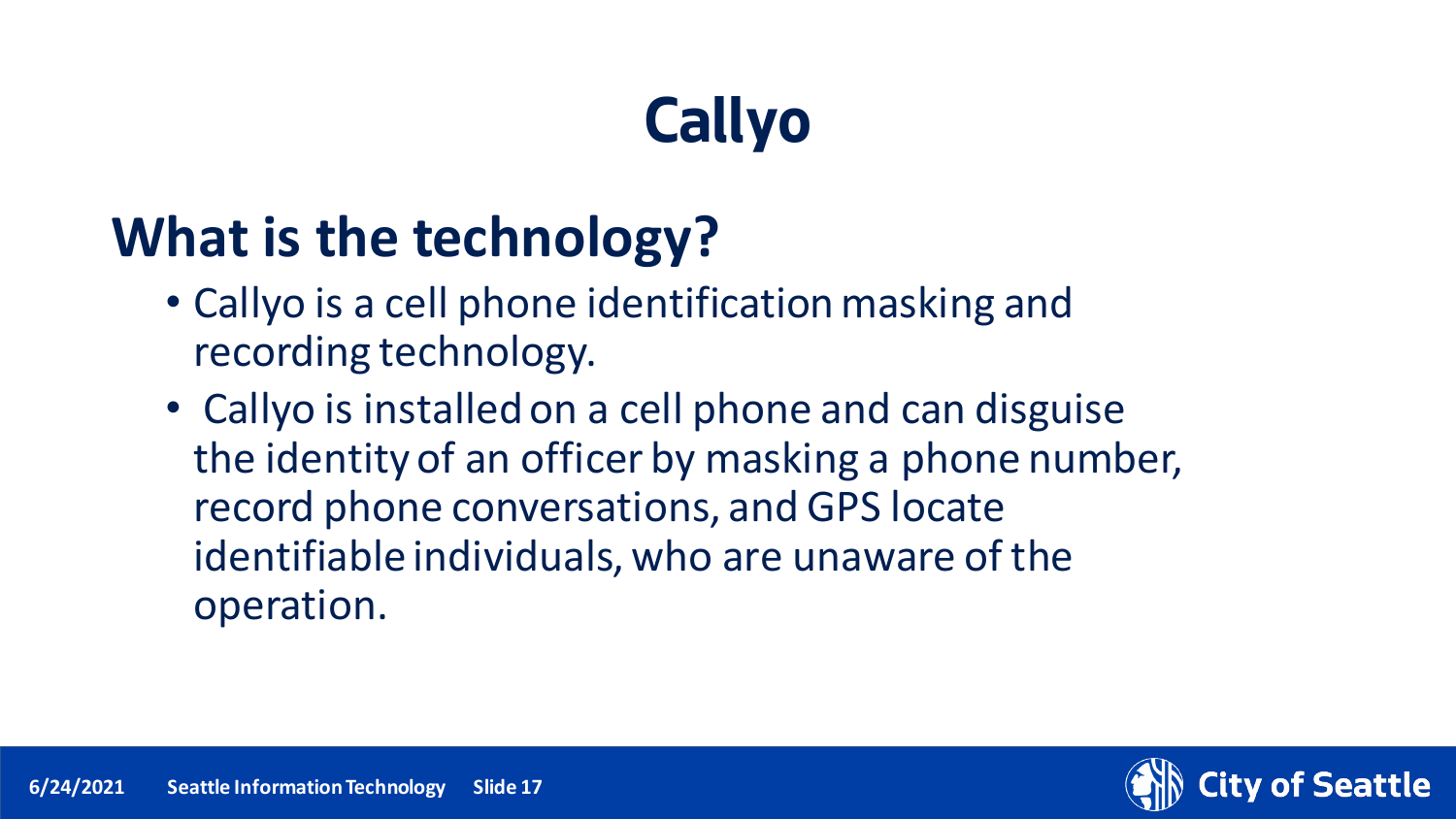#### **Why does SPD use the technology?**

- Callyo allows SPD to mask the phone number of a willing participant in an undercover investigation and records conversations and locations of suspects.
- The High Risk Victims Unit uses Callyo to mask phone numbers but does not utilize the recording features of Callyo.
- Audio recording by Callyo and phone number masking contribute to crime reduction by assisting in collecting evidence related to serious and/or violent criminal activity as part of the investigation of criminal activity.

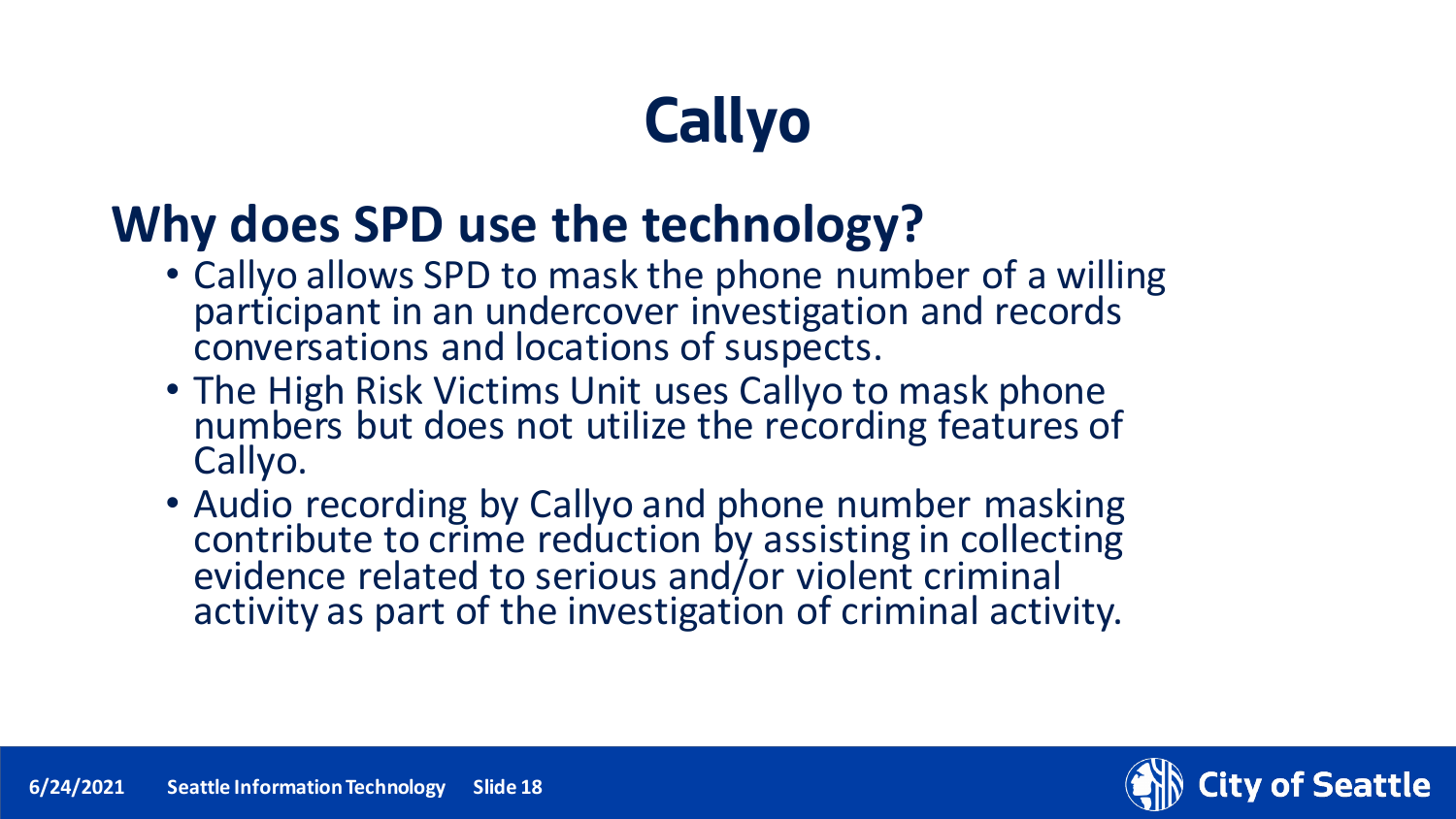#### **Data Collection**

- When Callyo is utilized to record, it collects conversations and sounds of individuals related to a criminal investigation.
- Data collected by Callyo is provided to the requesting Officer/Detective for inclusion in the investigation file and is stored following evidence guidelines.
- After having established probable cause, officers make a verbal request to the TESU for deployment of Callyo.<br>TESU documents the equipment requested, the legal authority, and the case number.

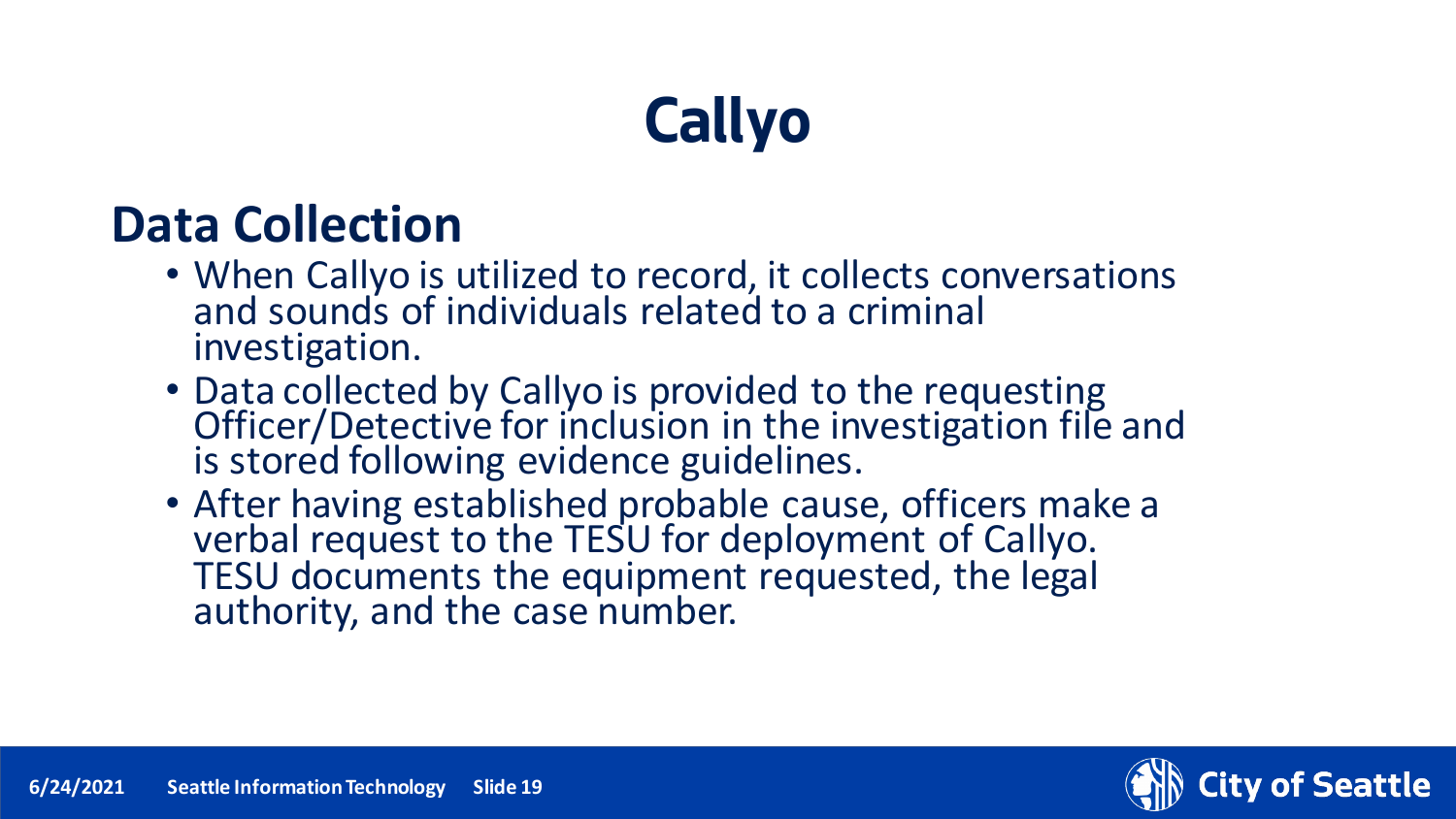#### **Protections**

- Audio recording devices are utilized only after legal standards of consent and/or court-issued warrant have been met, as required by the Washington Privacy Act, Chapt. 9.73 RCW.
- Deployment of audio recording devices is constrained to the conditions stipulated by consent and/or court order, which provides the legal authority and the scope of collection.
- All deployments of audio recording devices are documented by TESU and subject to audit by the Office of Inspector General and the federal monitor at any time.

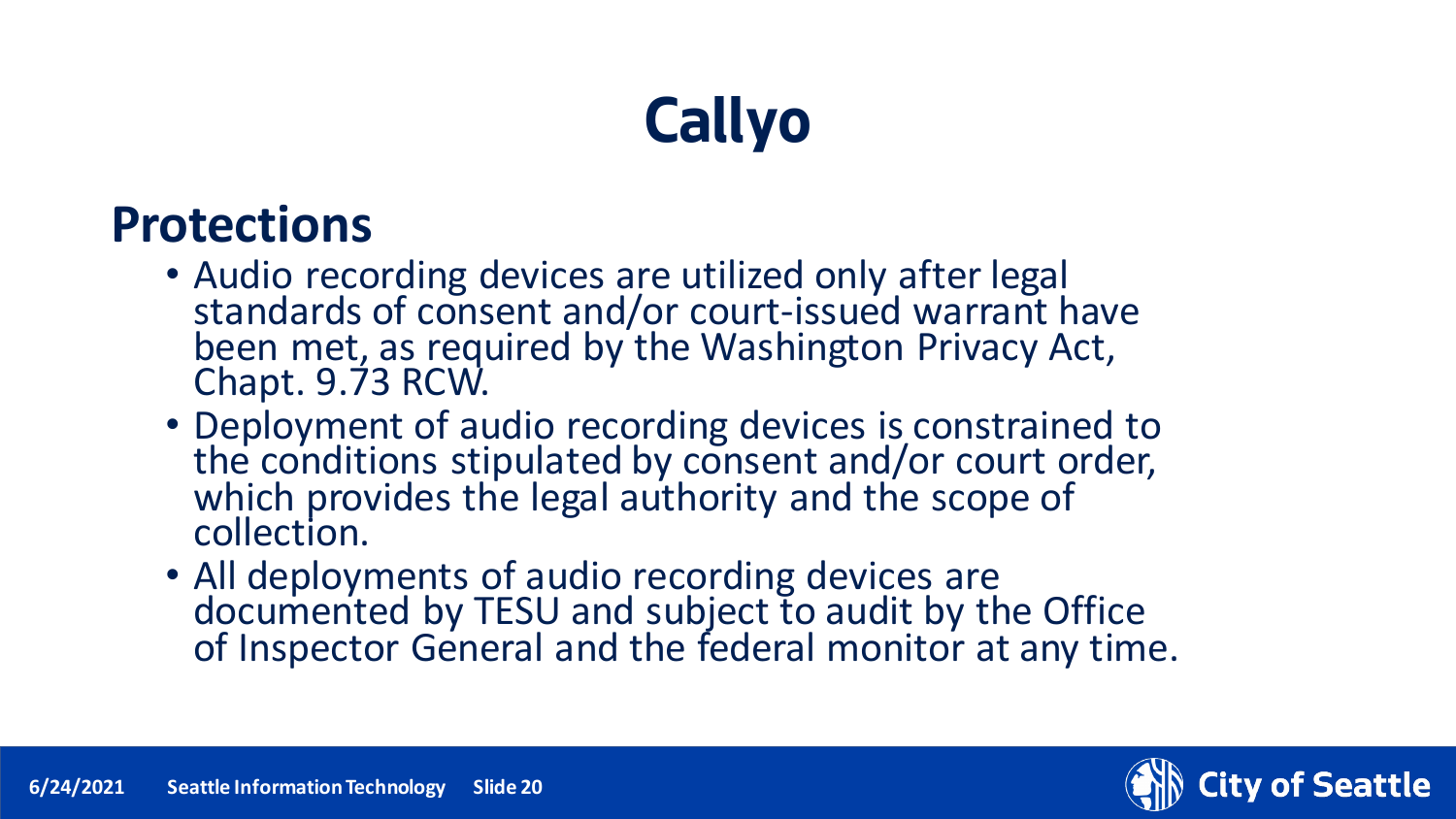#### **Related Policies**

- Washington Privacy Act, Chapt.9.73 RCW
- SPD Policy 5.001 Standards and Duties
- SPD Policy 5.002 Responsibilities of Employees Concerning Alleged Policy Violations
- SPD Policy 5.140 Bias-Free Policing
- SPD Policy 6.060 Collection of Information for Law Enforcement Purposes
- SPD Policy 7.010 Submitting Evidence
- SPD Policy 12.040 Department-Owned Computers, Devices & Software
- SPD Policy 12.050 Criminal Justice Information Systems
- SPD Policy 12.080 Department Records Access, Inspection & Dissemination
- SPD Policy 12.110 Use of Department E-mail & Internet Systems
- SPD Policy 12.111 Use of Cloud Storage Services

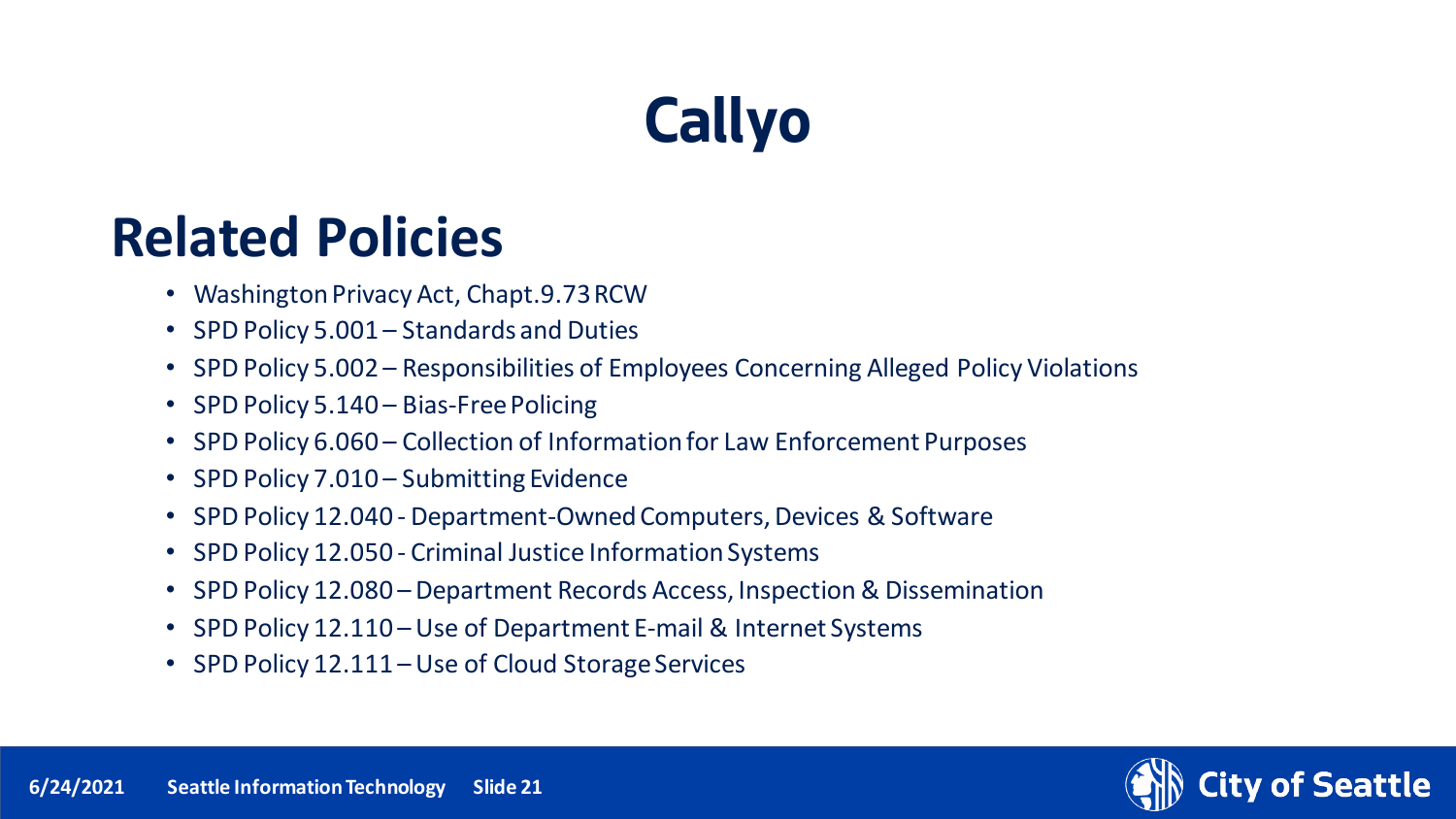#### **What is the technology?**

- I2 iBase is a link analysis software used to combine data stored in SPD criminal information systems with information gathered during criminal investigations and display that information on a link chart.
- A virtual "pin board," helping investigators to visualize the connections between known entities, vehicles, locations, etc. in the course of a criminal investigation.



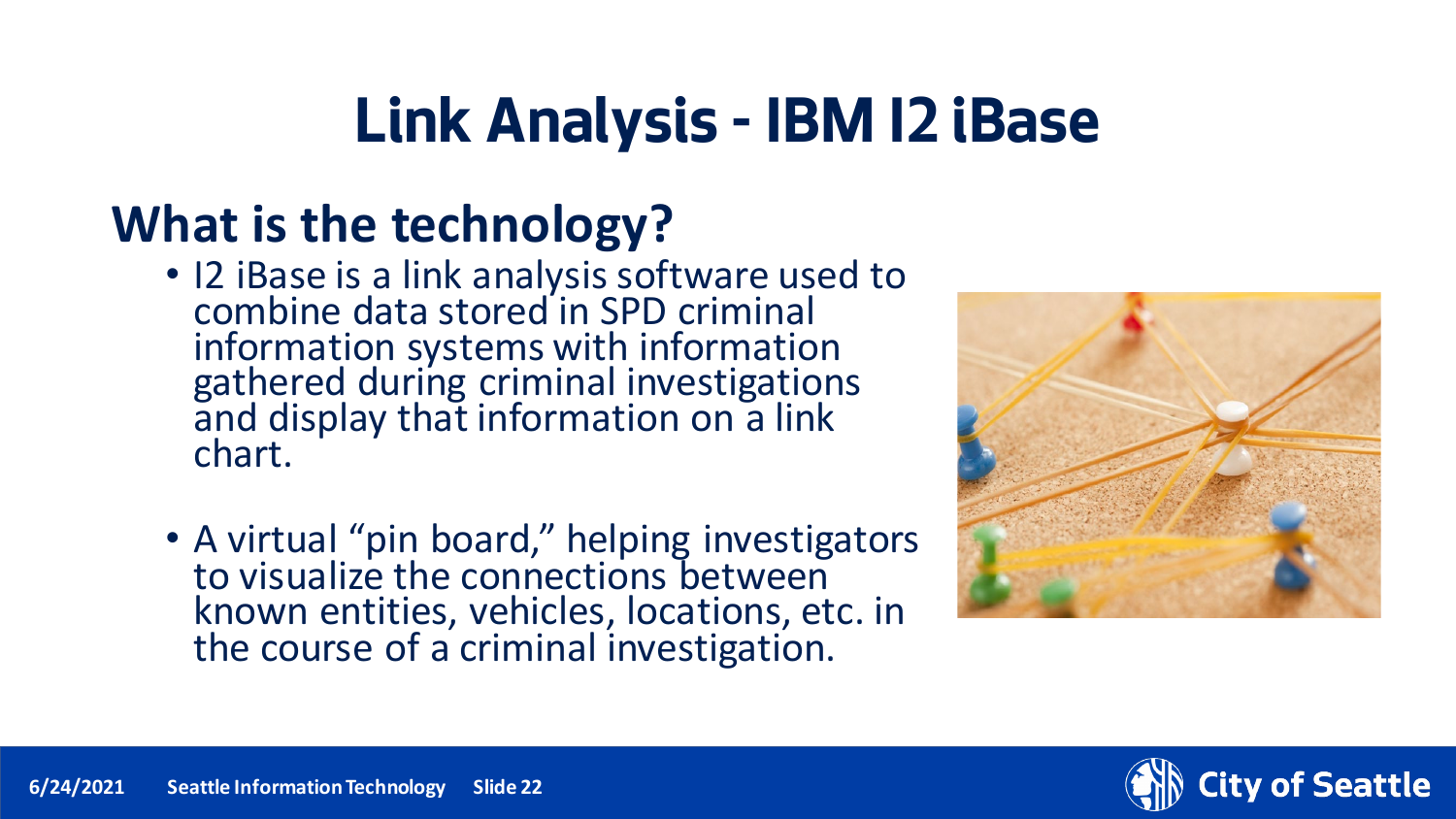#### **Why does SPD use the technology?**

- IBM i2 iBase is used by analysts within the Real Time Crime Center (RTCC) to assist with criminal investigations and to provide actionable information to units in the field.
- Visualizing criminal information provides investigators a more thorough understanding of complicated criminal investigations.

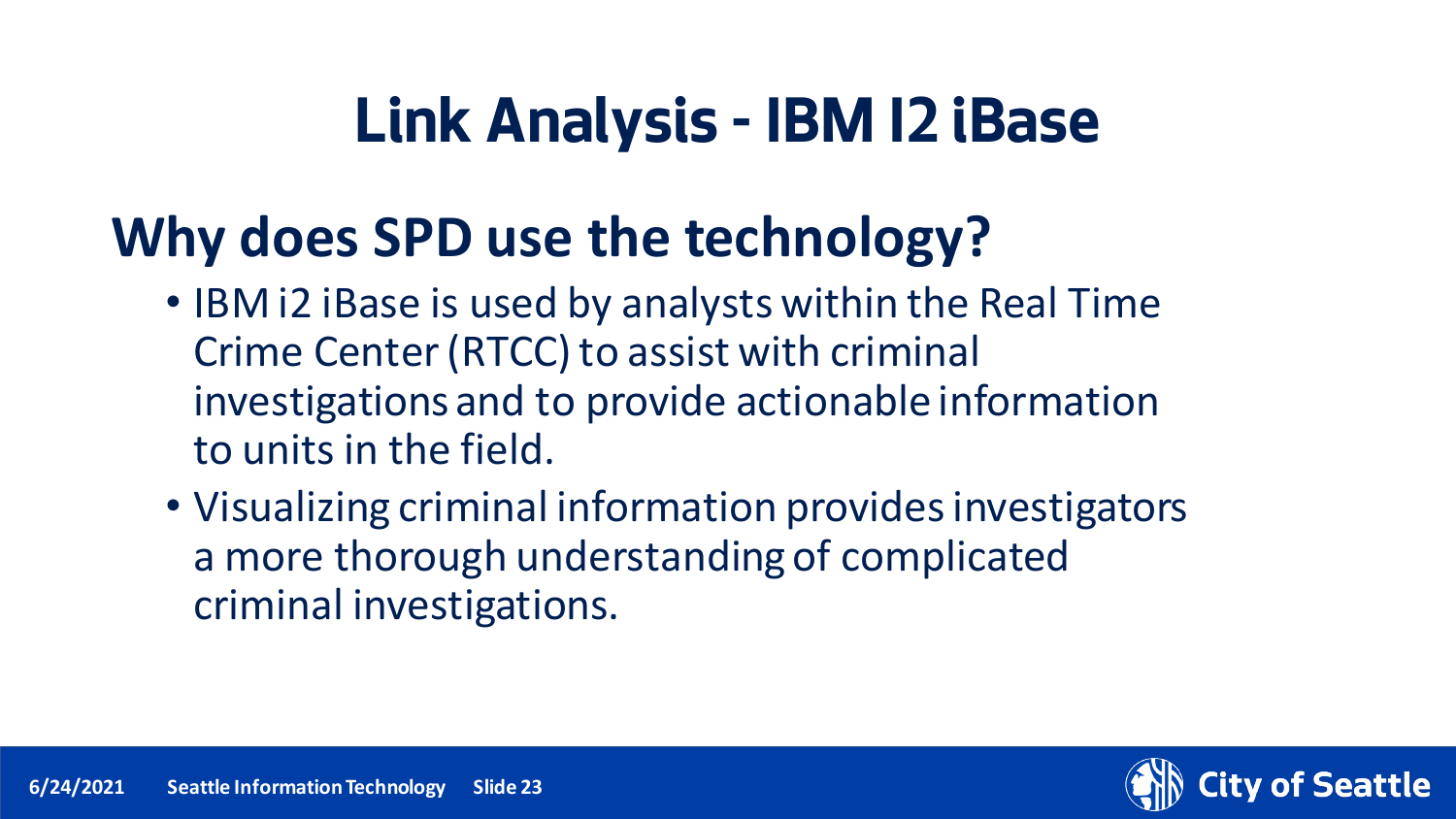#### **Data Collection**

- The iBase application imports specific data elements related to the investigation from SPD's Records Management System (RMS) and Computer Aided Dispatch (CAD) system.
- Users may also manually add additional information that they have collected during the course of a criminal investigation to assist in understanding complex investigations.

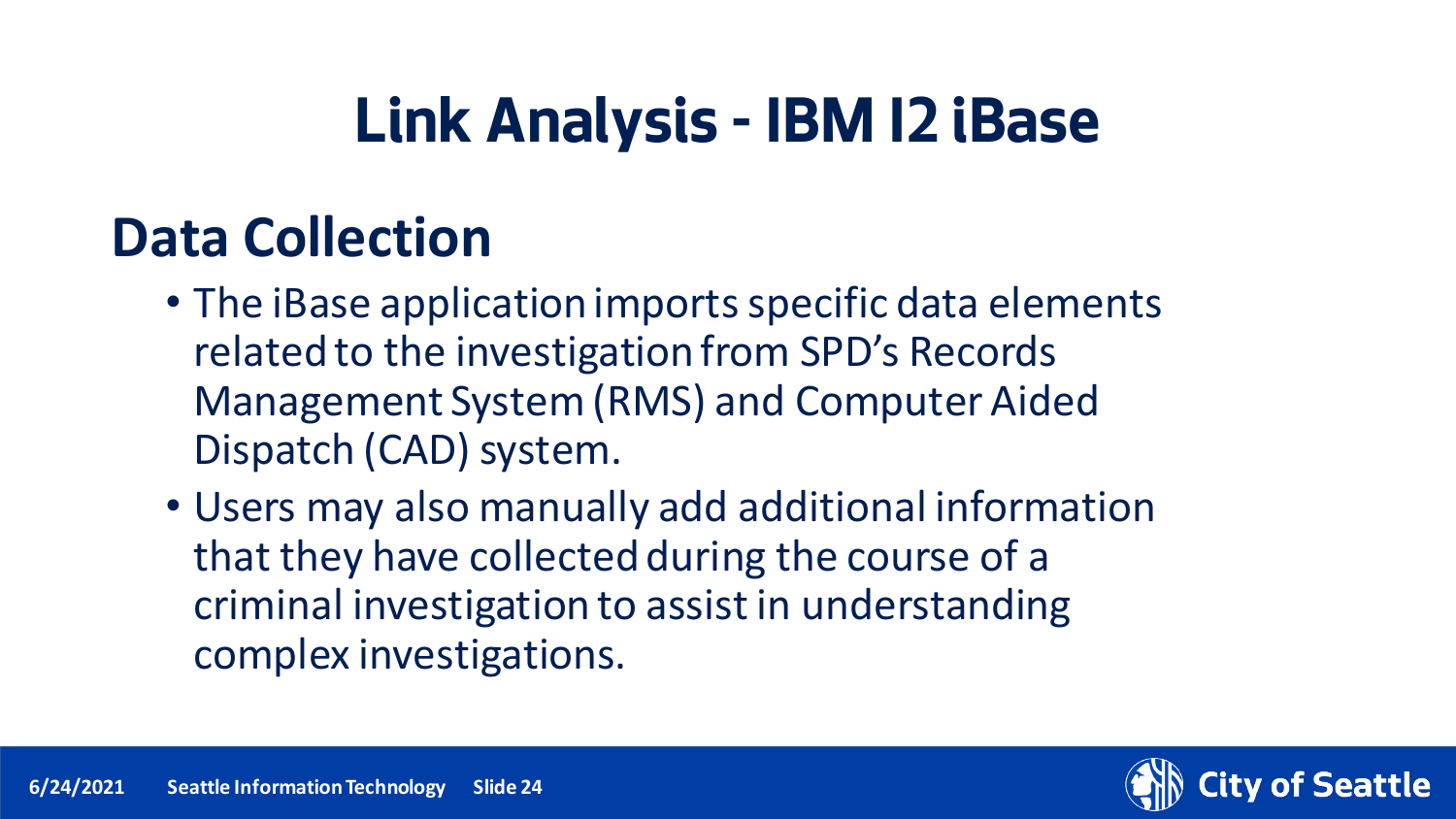#### **Protections**

- Only authorized users can access the system, technology, or the data. Access to the iBase system requires SPD personnel to log in with password-protected login credentials. All of these employees are ACCESS and Criminal Justice Information System (CJIS) certified.
- The I2 iBase system is CJIS compliant. The software also logs user sign on/off, each time a user accesses any piece of data, and any additions or changes a user makes.

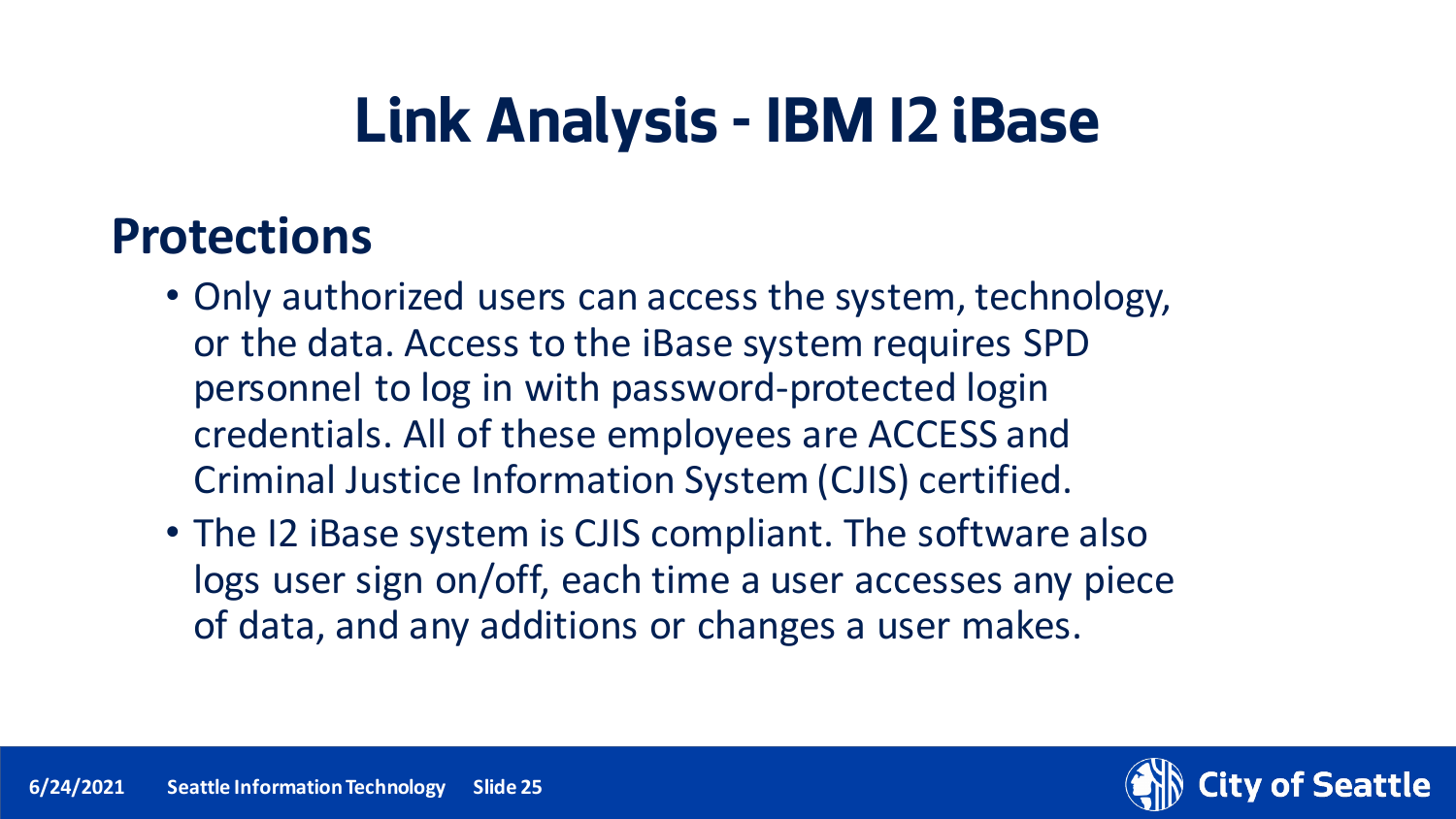#### **Related Policies**

- Washington Privacy Act, Chapt.9.73 RCW
- SPD Policy 5.001 Standards and Duties
- SPD Policy 5.002 Responsibilities of Employees Concerning Alleged Policy Violations
- SPD Policy 5.140 Bias-Free Policing
- SPD Policy 6.060 Collection of Information for Law Enforcement Purposes
- SPD Policy 7.010 Submitting Evidence
- SPD Policy 12.040 Department-Owned Computers, Devices & Software
- SPD Policy 12.050 Criminal Justice Information Systems
- SPD Policy 12.080 Department Records Access, Inspection & Dissemination
- SPD Policy 12.110 Use of Department E-mail & Internet Systems
- SPD Policy 12.111 Use of Cloud Storage Services
- City of Seattle Intelligence Ordinance, 28 CFR Part 23

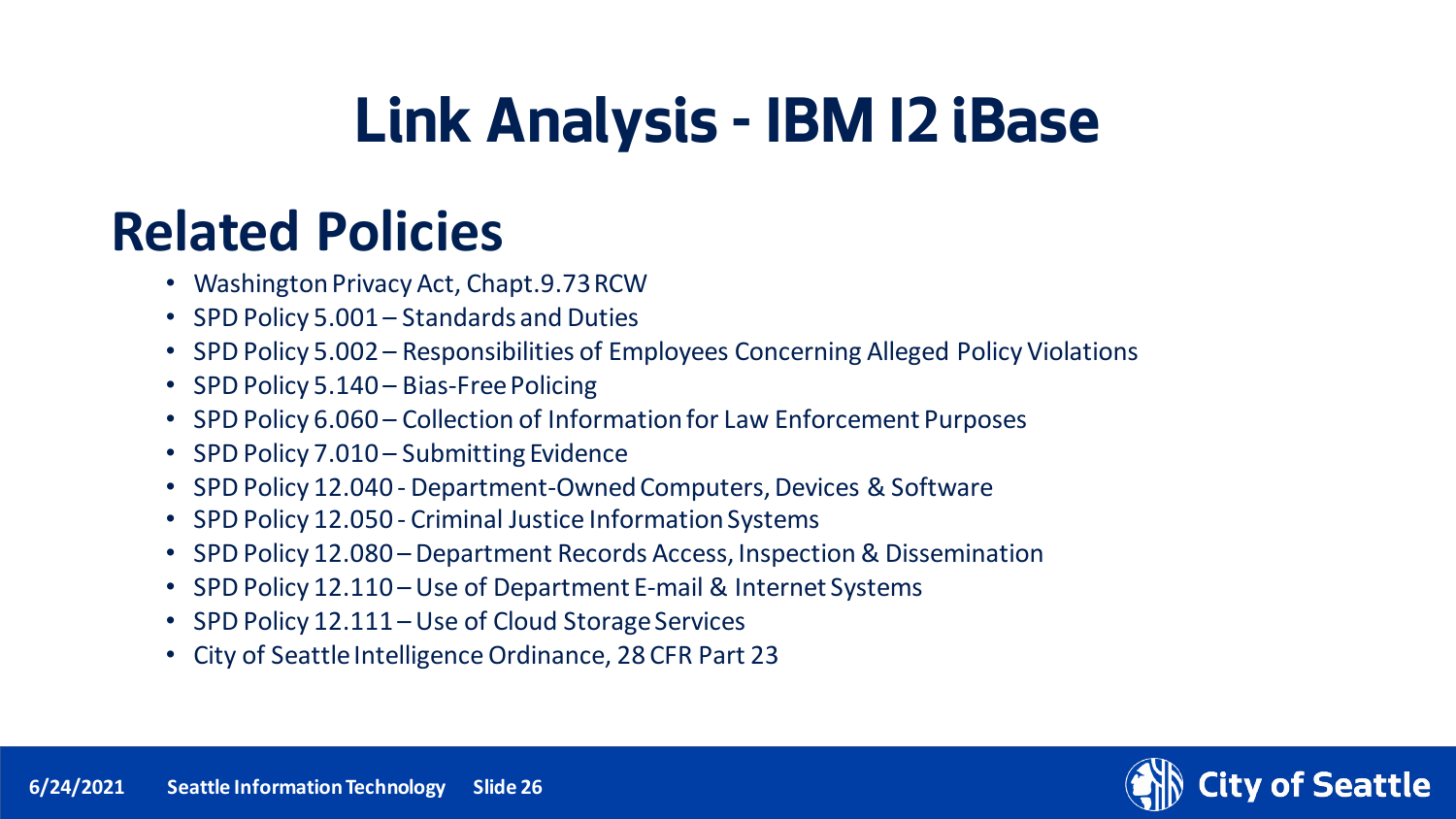### **What is the technology?**

- Maltego is an Open-Source Intelligence (OSINT) platform which presents publicly available information in an easy to interpret visual entity-relationship model which allows investigators to analyze connections between individuals related to criminal investigations.
- Maltego queries public data on the internet, such as domains, and displays it in a diagram showing links.

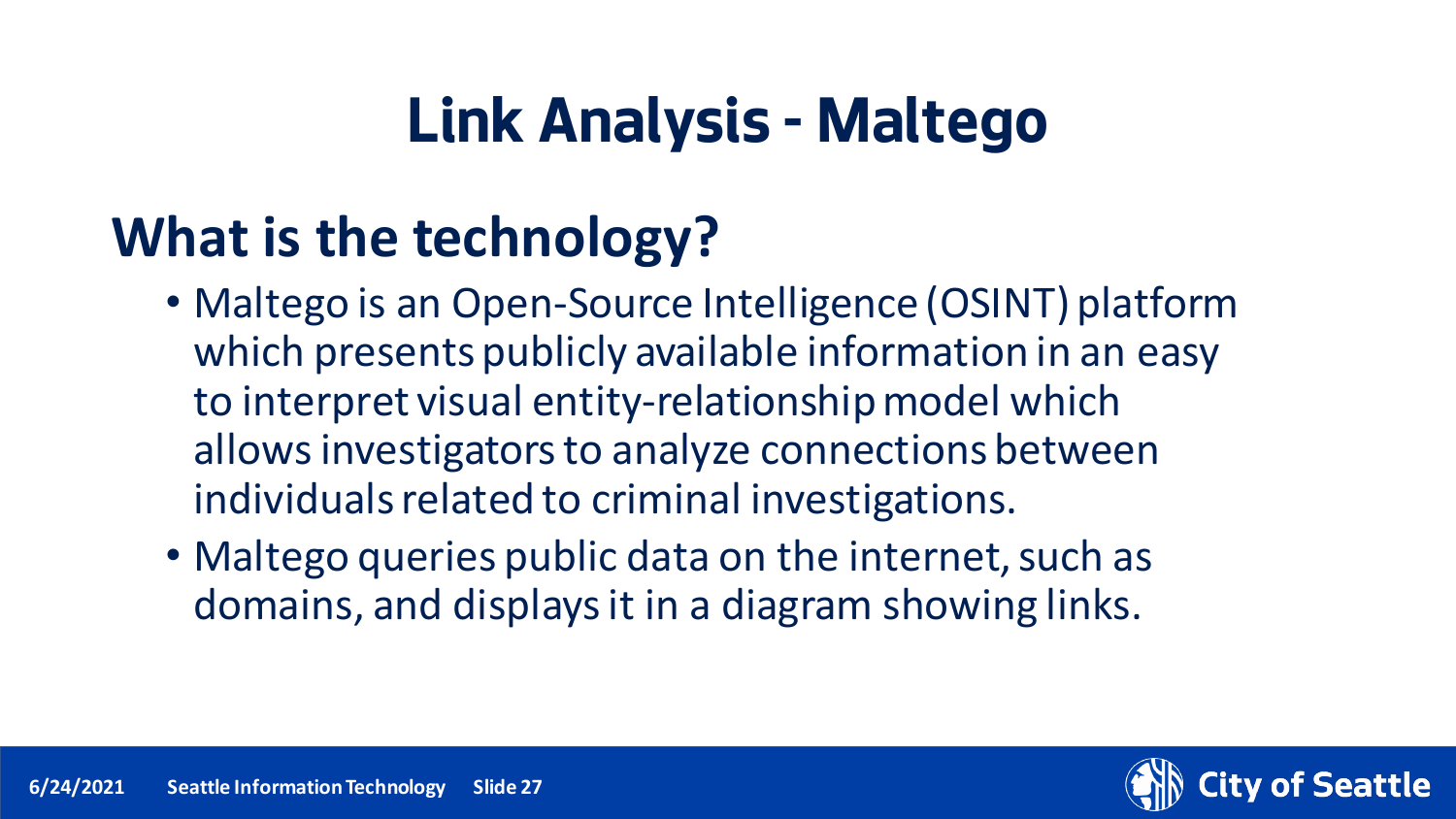#### **Why does SPD use the technology?**

- Maltego is a popular tool that is used across the information-security community for both defensive cyber-security programs and for investigating breaches and instances of cyber-crime.
- A useful tool used in cyber-crime investigations, as these incidents often involve interactions between individuals, devices, and networks that are otherwise unknown.

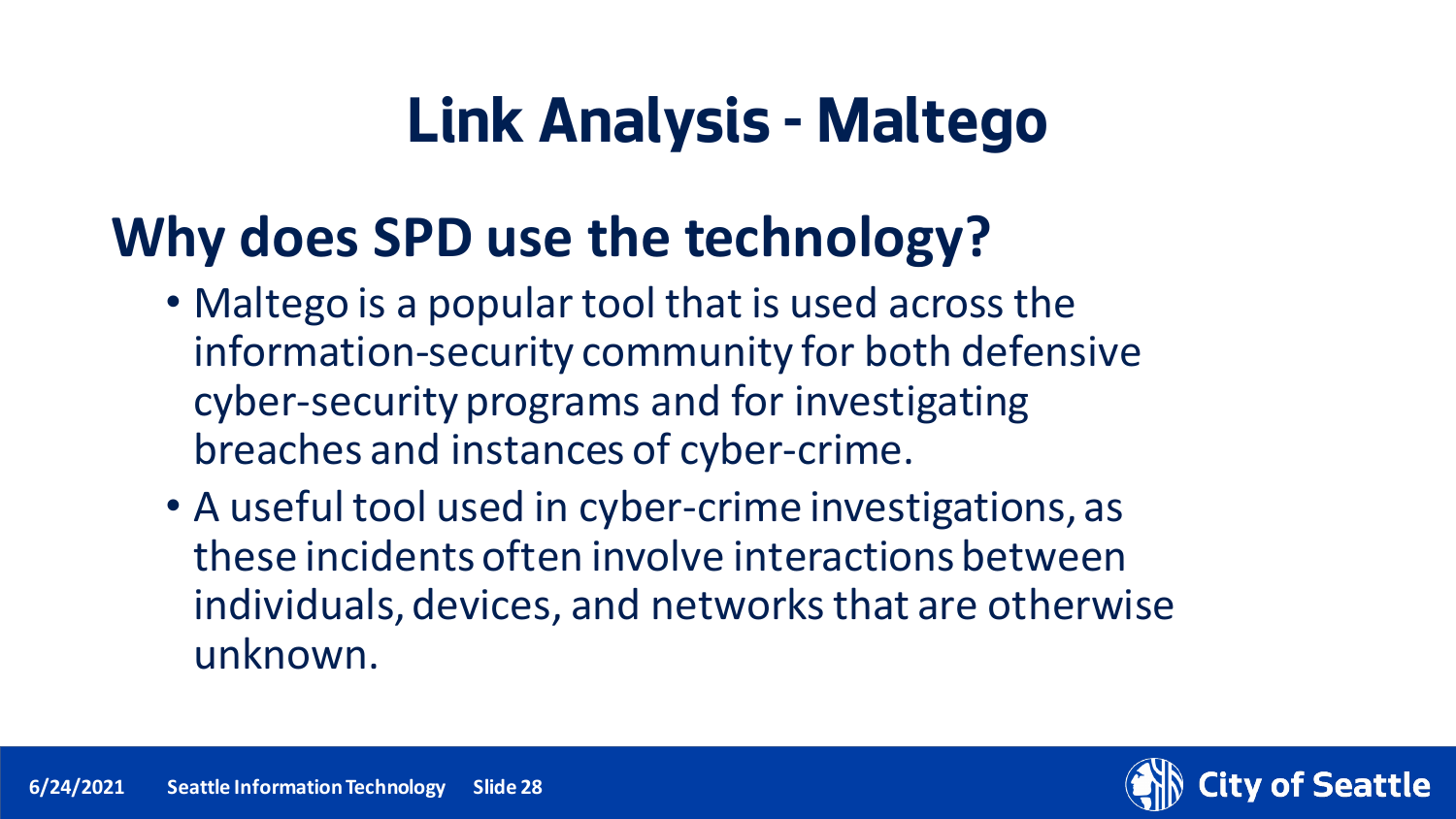#### **Data Collection**

- Maltego queries publicly available data on the internet and collects information based on the parameters of the search request entered by a detective, much like Google returns results based on specific search terms.
- SPD utilizes Maltego to investigate cybercrimes, primarily in determining the digital origin of attacks against cyber infrastructure.

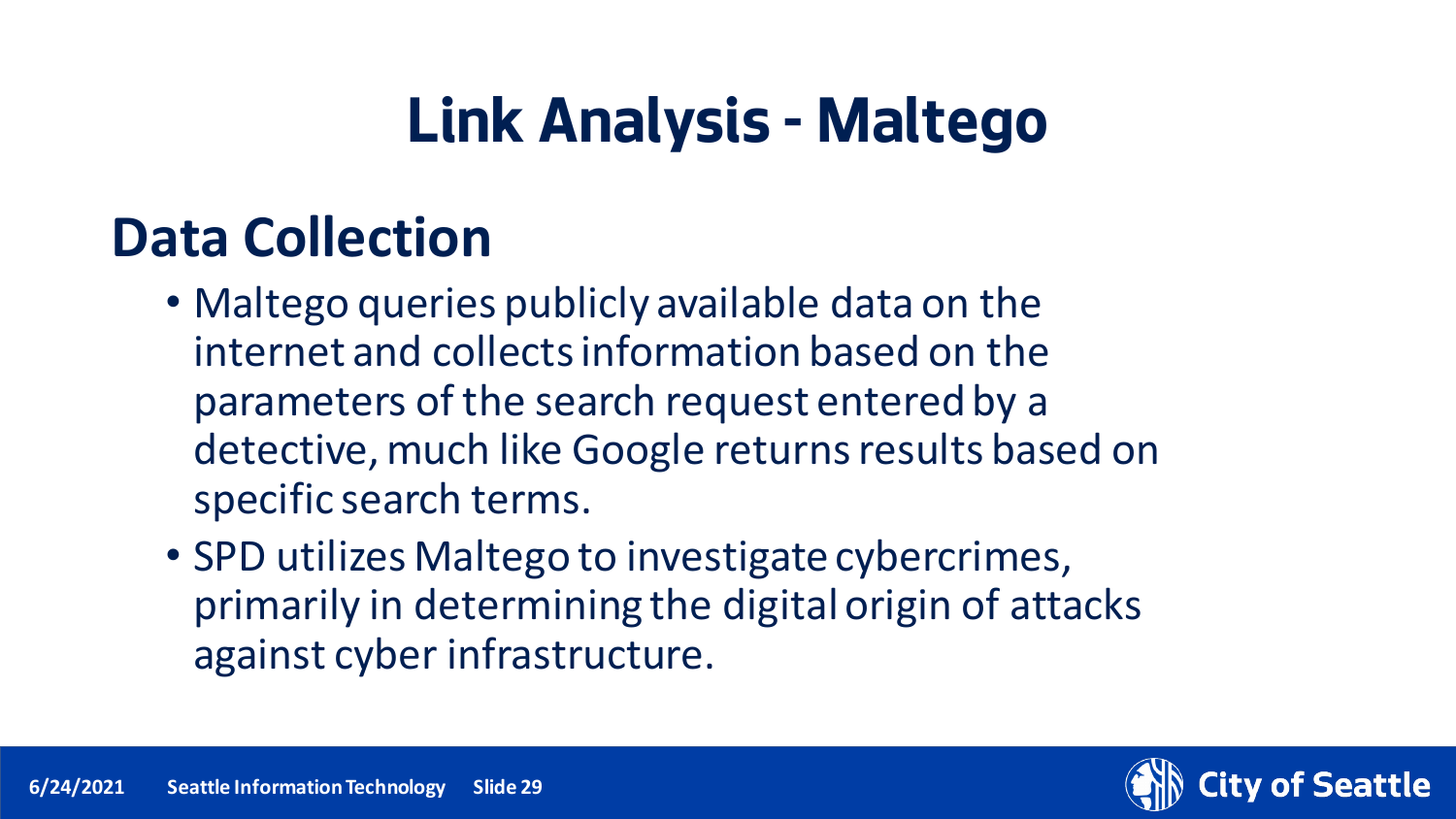#### **Protections**

- Access to Maltego is restricted to use for the related security incident and/or pertinent criminal investigations and subject to Department Policy regarding ongoing criminal investigations.
- Maltego is used by two trained TESU detectives within TESU, and by no other entity. Use of Maltego is governed by SPD Policy, the City of Seattle Intelligence Ordinance, 28 CFR Part 23, and CJIS requirements.

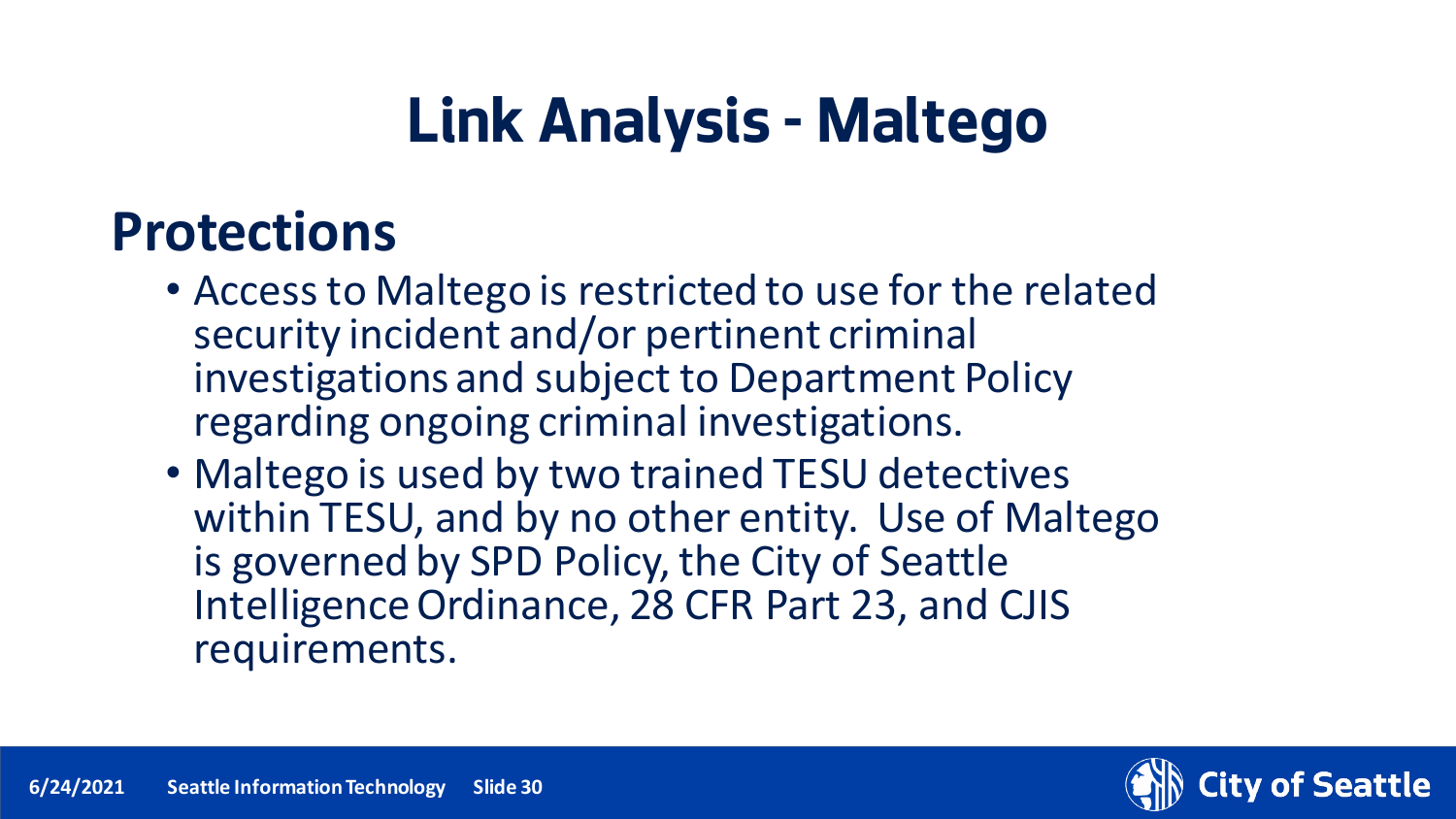#### **Related Policies**

- Washington Privacy Act, Chapt.9.73 RCW
- SPD Policy 5.001 Standards and Duties
- SPD Policy 5.002 Responsibilities of Employees Concerning Alleged Policy Violations
- SPD Policy 5.140 Bias-Free Policing
- SPD Policy 6.060 Collection of Information for Law Enforcement Purposes
- SPD Policy 7.010 Submitting Evidence
- SPD Policy 12.040 Department-Owned Computers, Devices & Software
- SPD Policy 12.050 Criminal Justice Information Systems
- SPD Policy 12.080 Department Records Access, Inspection & Dissemination
- SPD Policy 12.110 Use of Department E-mail & Internet Systems
- SPD Policy 12.111 Use of Cloud Storage Services
- City of Seattle Intelligence Ordinance, 28 CFR Part 23

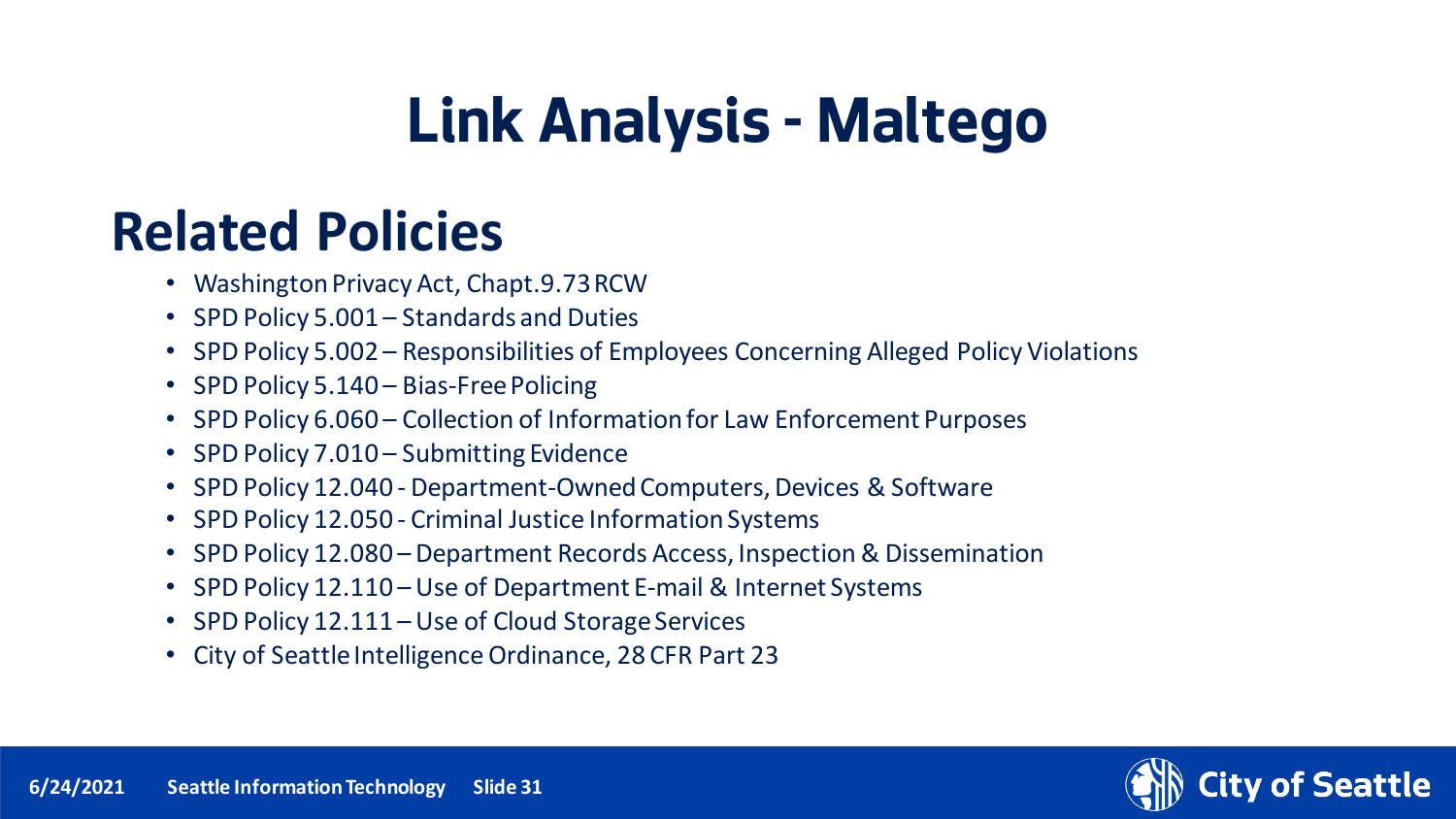## **Public Comment**



Please use the "raise hand" feature and we will call on individuals one at a time for questions



The Q&A feature will also be open for questions or comments at this time

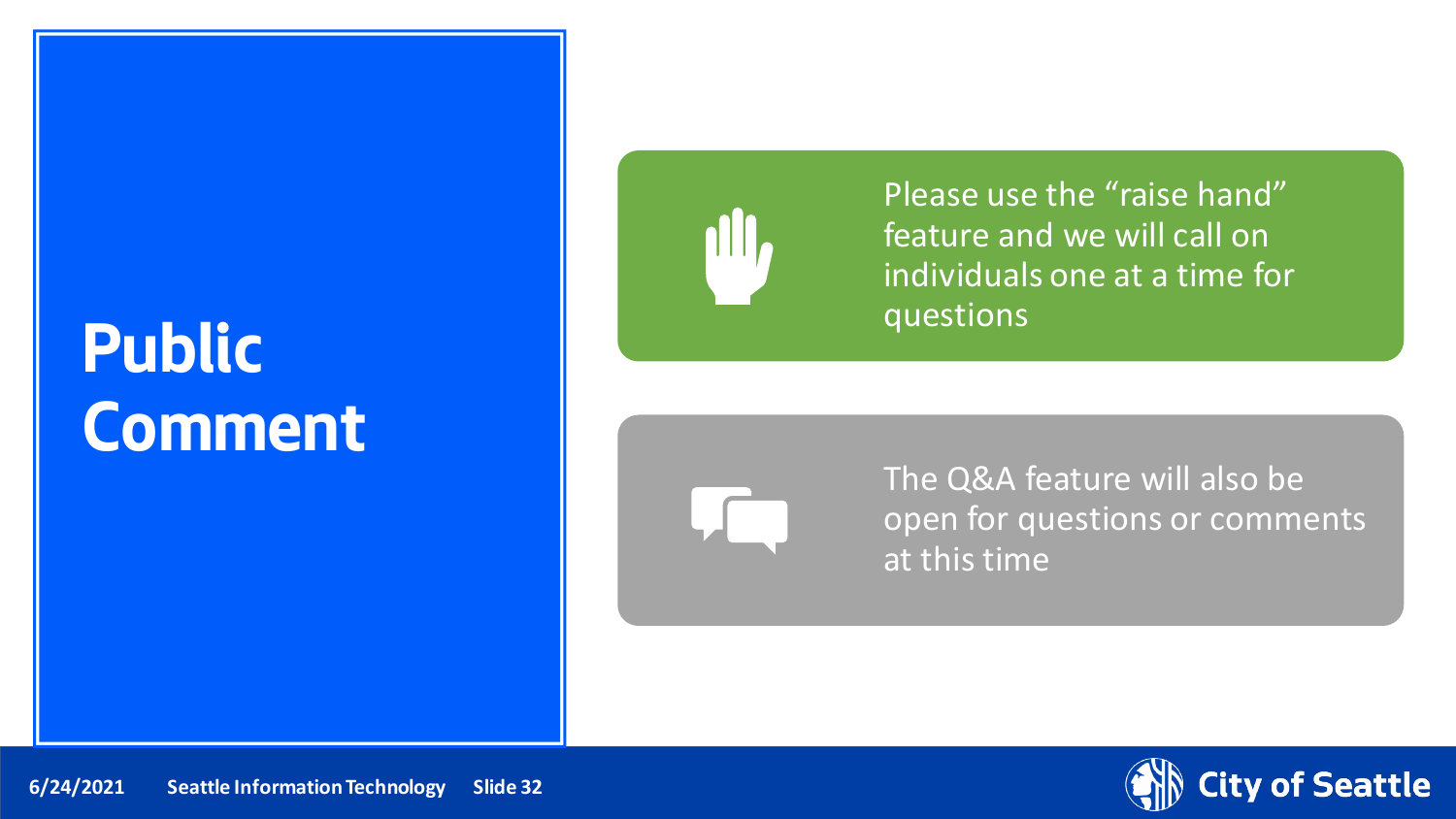## **What's Next?**

- •Visit the [Group 4a Technologies Survey](https://seattle.surveymonkey.com/r/HR2FDDD) to submit comments about these technologies
- •Comments collected will be included in the SIR submitted to the Surveillance Advisory Working Group, and then City Council for full Council vote.
- •Seattle.gov/tech leave a comment on the Tech Talk Blog